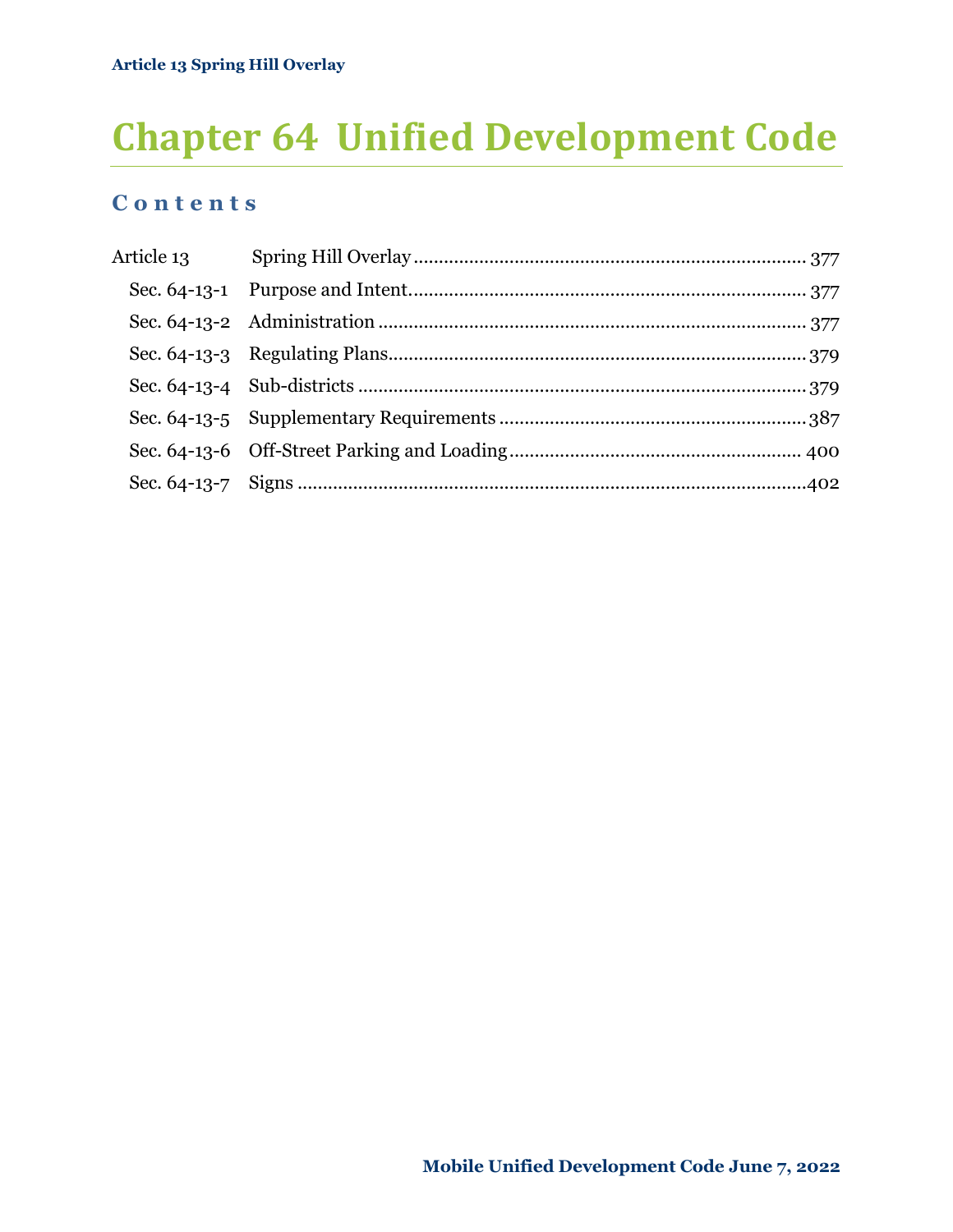### <span id="page-1-1"></span><span id="page-1-0"></span>**Sec. 64-13-1 Purpose and Intent.**

- **A.** Establishment. The City has created the Spring Hill Overlay which establishes land development requirements that enable and encourage traditional, walkable village and neighborhood centers, and bring a balance between vehicular and pedestrian-oriented design.
- **B.** These standards were created to:
	- **1.** Enable Street-oriented, pedestrian-friendly development within the defined Spring Hill Overlay areas by approving Building placement and parking requirements conducive to walkable districts, and
	- **2.** Encourage the creation of traditional centers by prescribing Building standards, signage requirements and other details that contribute to the pedestrian realm.

# <span id="page-1-2"></span>**Sec. 64-13-2 Administration**

- **A.** Applicability
	- **1.** This Article applies to the Spring Hill Overlay, the boundaries of which are depicted on the official Zoning Map.
	- **2.** The regulations and criteria set forth in this section are applicable to the geographic areas within the Spring Hill Overlay boundary, with respect to specific Site and land development requirements.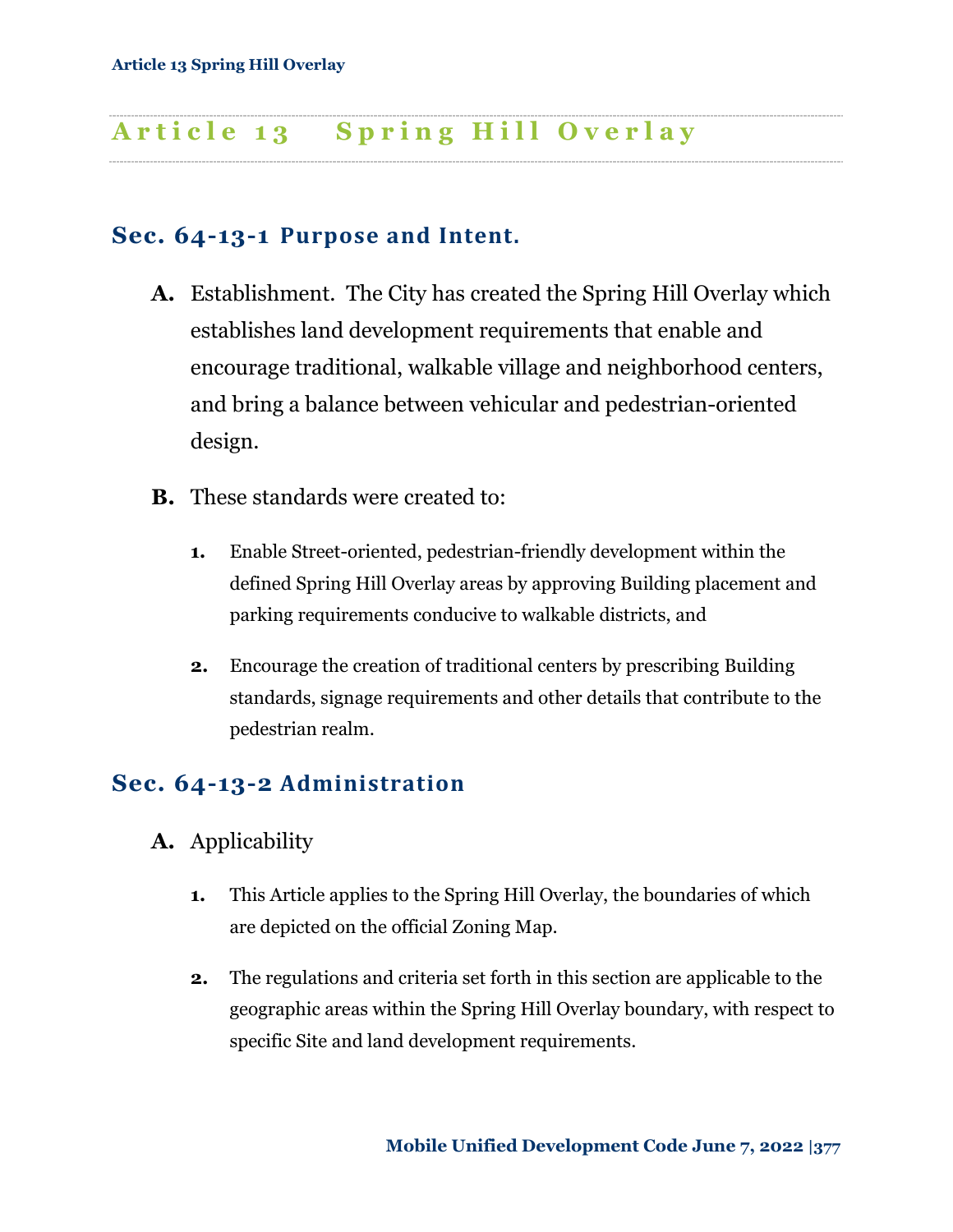- **3.** Properties being developed or redeveloped within the Spring Hill Overlay shall comply with all applicable regulations of this Article.
- **4.** Except where explicitly provided to the contrary, whenever the requirements of these overlay regulations are in conflict with the other requirements of Chapter 64, the requirement within this Article shall supersede.
- **5.** However, the underlying requirements remain applicable where this overlay remains silent.
- **B.** Graphics and illustrations
	- **1.** In case of conflict between any figure and any text in this overlay ordinance, the text shall apply and supersede the graphic or illustration.
	- **2.** Guide to the Spring Hill Overlay.
		- **(a)** Identify the properties that are part of the Spring Hill Overlay.
		- **(b)** Refer to the Zoning Map and identify the Regulating Plan Sub-District within which the property is located.
		- **(c)** Applications to amend the regulating plan shall follow the standard procedures set-forth in Article 5.
		- **(d)** Refer to Section 64-13-4 for regulations on Building envelope, Site area, Site coverage, height limit, Yards required, sidewalk and Street improvements and Building Frontage, specific to the sub-district.
		- **(e)** Refer to [Sec. 64-13-5 below,](#page-11-0) Supplementary Regulations, for additional standards that apply to all sub-districts, including Building standards and landscape standards.
		- **(f)** Refer to [Sec. 64-13-6 below,](#page-24-0) Off-Street Parking and Loading, to identify parking and loading location and design standards.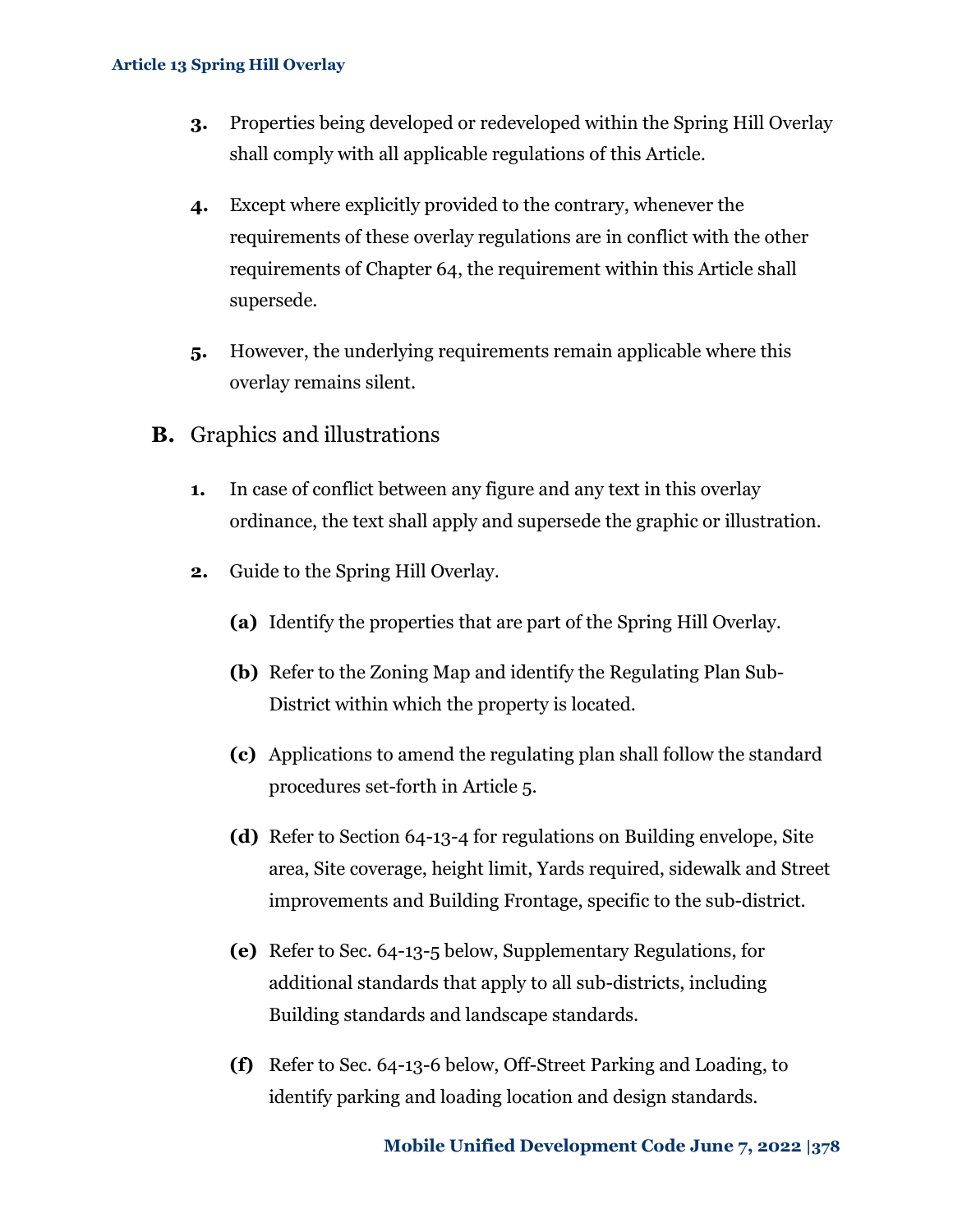**(g)** Refer to [Sec. 64-13-7 below,](#page-26-0) Signs, to identify the types of signage allowed in the Spring Hill Overlay, and size and placement requirements.

### <span id="page-3-0"></span>**Sec. 64-13-3 Regulating Plans**

- **A.** The regulating plans identify the location of the sub-districts, and primary and secondary Frontages for all properties within the Spring Hill Overlay.
- **B.** Proposed new Streets located on the regulating plans are permitted, but not required.
	- **1.** At the time of development or redevelopment of a property, the inclusion of a new Street is at the discretion of the property Owner.
	- **2.** These new Street locations are schematic to allow flexibility in the design of the Site plan.

# <span id="page-3-1"></span>**Sec. 64-13-4 Sub-districts**

- **A.** The Spring Hill Overlay is divided into designated sub-districts, which reflect the character of the various areas within the Spring Hill Overlay. The sub-districts are identified as:
	- **1.** Village Center
	- **2.** Neighborhood Center
	- **3.** Neighborhood General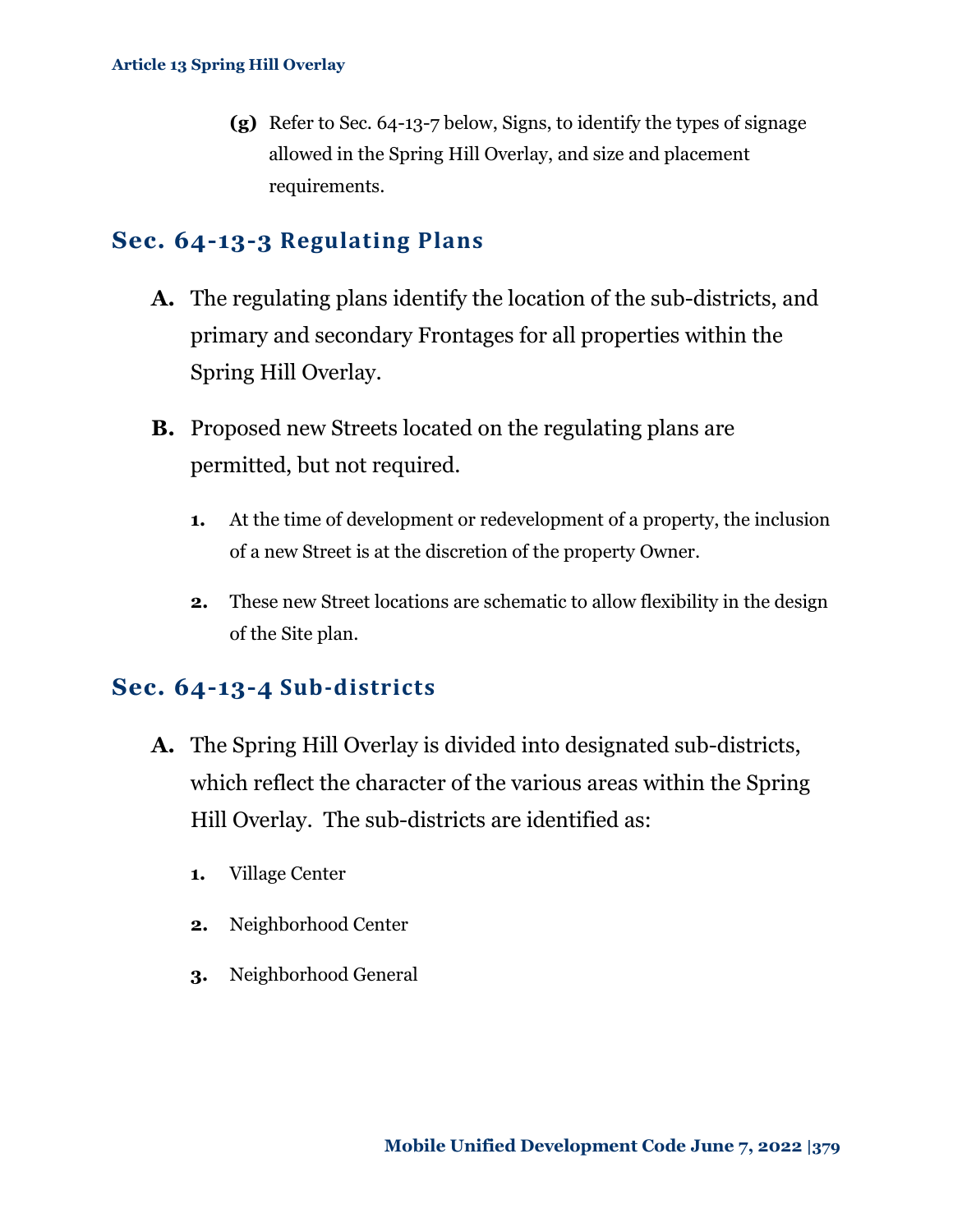- **B.** Village Center Subdistrict
	- **1.** Description.
		- **(a)** This district is the most densely occupied subdistrict and consists of Street-oriented, mixed-use Buildings that may accommodate a range of uses including retail, offices, residential and civic uses.
		- **(b)** The village center serves the needs of the surrounding community; the walkable, park-once environment is accommodating to both pedestrians from surrounding neighborhoods, as well as those from the greater community.
		- **(c)** The district has wide sidewalks, regular Street tree planting and Buildings set close to the sidewalks to create a regular Street Facade.
	- **2.** Permitted uses. Permitted uses in the underlying zoning requirements remain applicable.
	- **3.** Building envelope. The following apply to Buildings within the Village Center Sub-District:
		- **(a)** Building Site area. There is no minimum Building Site area required.
		- **(b)** Building Site coverage. The maximum Building Site coverage by all Buildings shall be ninety (90) percent.
		- **(c)** Building height limit. No principal Building along a lot frontage shall be designed, erected or altered to exceed four (4) stories.
		- **(d)** Building Yards required. The minimum dimensions of Yards shall be: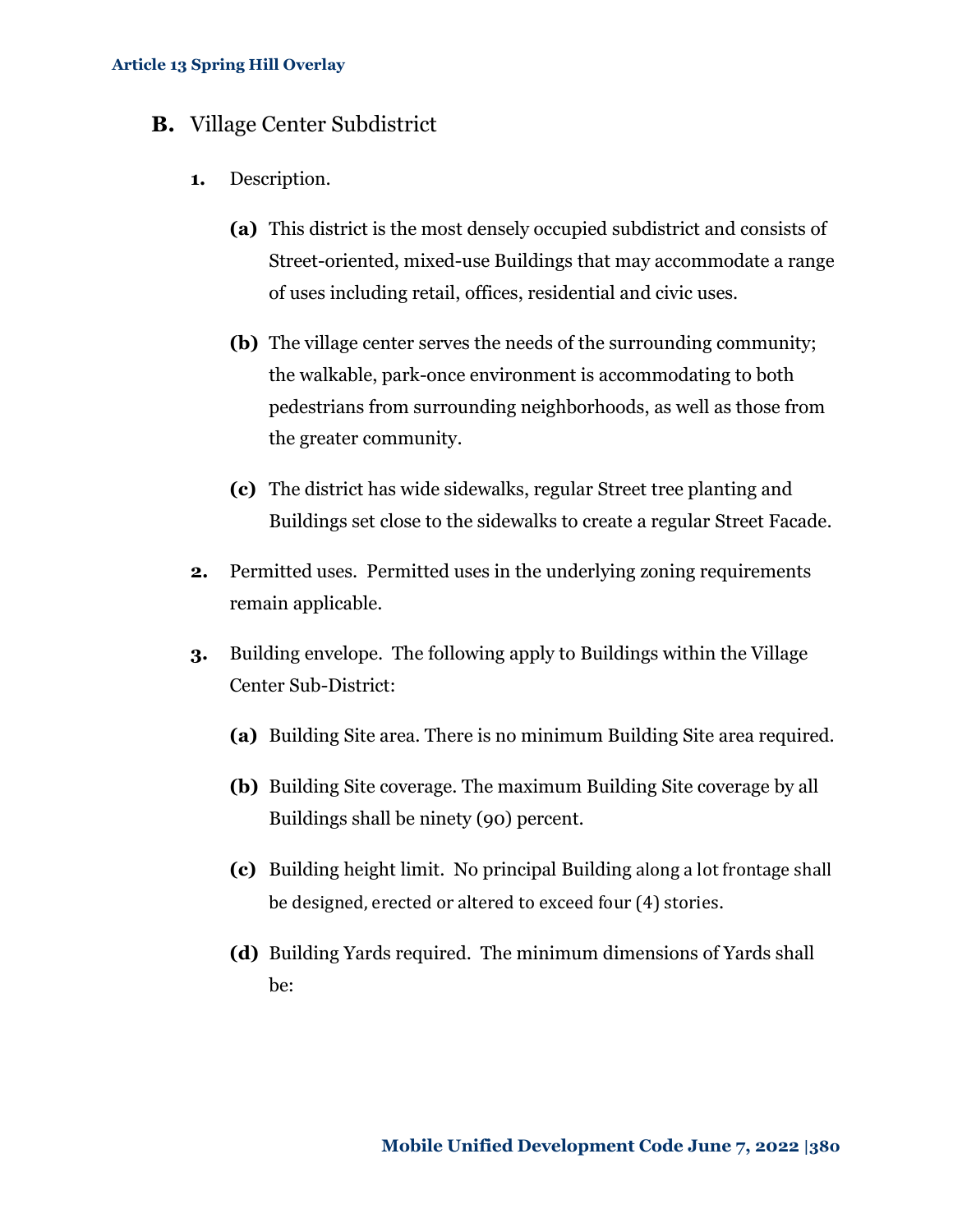|    | Front build-to<br>zone | a)<br>b)<br>C)<br>d)<br>e) | The principal Facade of a Building shall be built within a build-to<br>zone that is located between a line zero-feet from the front<br>property line and a line 5 feet from the front property line.<br>The build-to zone shall be adjusted to meet the minimum<br>sidewalk requirement (see subsection (e) Minimum Sidewalk,<br>below)<br>To avoid trees with DBH greater than 12 inches, the build-to zone<br>shall be adjusted 1 foot for every 1 inch of DBH.<br>A Tree Removal Permit must be obtained to remove any Heritage<br>Tree within the front built-to zone.<br>Civic Buildings are exempt from build-to requirements. |
|----|------------------------|----------------------------|--------------------------------------------------------------------------------------------------------------------------------------------------------------------------------------------------------------------------------------------------------------------------------------------------------------------------------------------------------------------------------------------------------------------------------------------------------------------------------------------------------------------------------------------------------------------------------------------------------------------------------------|
|    | Side Yard              | a)                         | No minimum                                                                                                                                                                                                                                                                                                                                                                                                                                                                                                                                                                                                                           |
| 3) | Rear Yard              | a)                         | No minimum                                                                                                                                                                                                                                                                                                                                                                                                                                                                                                                                                                                                                           |

*Table 64-13-4.1 Village Center Subdistrict Building Yards*

### **(e)** Minimum sidewalk.

- **(1)** A minimum sidewalk width of twelve (12) feet shall be maintained along the back edge of curb along the existing primary frontage within the village center sub-district, to allow ample space for sidewalks to accommodate pedestrians and Street improvements such as Street lights and Street trees.
- **(2)** Sidewalks shall be a maximum of fifteen (15) feet. All other Streets in the village center shall maintain a minimum sidewalk width of twelve (12) feet.
- **(3)** In locations where the minimum sidewalk dimension cannot be met within the existing right-of-way, the remaining required sidewalk width shall be dedicated to the City, and the build-to zone shall begin at the back edge of the sidewalk.
- **(4)** Existing Buildings located forward of the minimum sidewalk dimension shall be permitted to remain.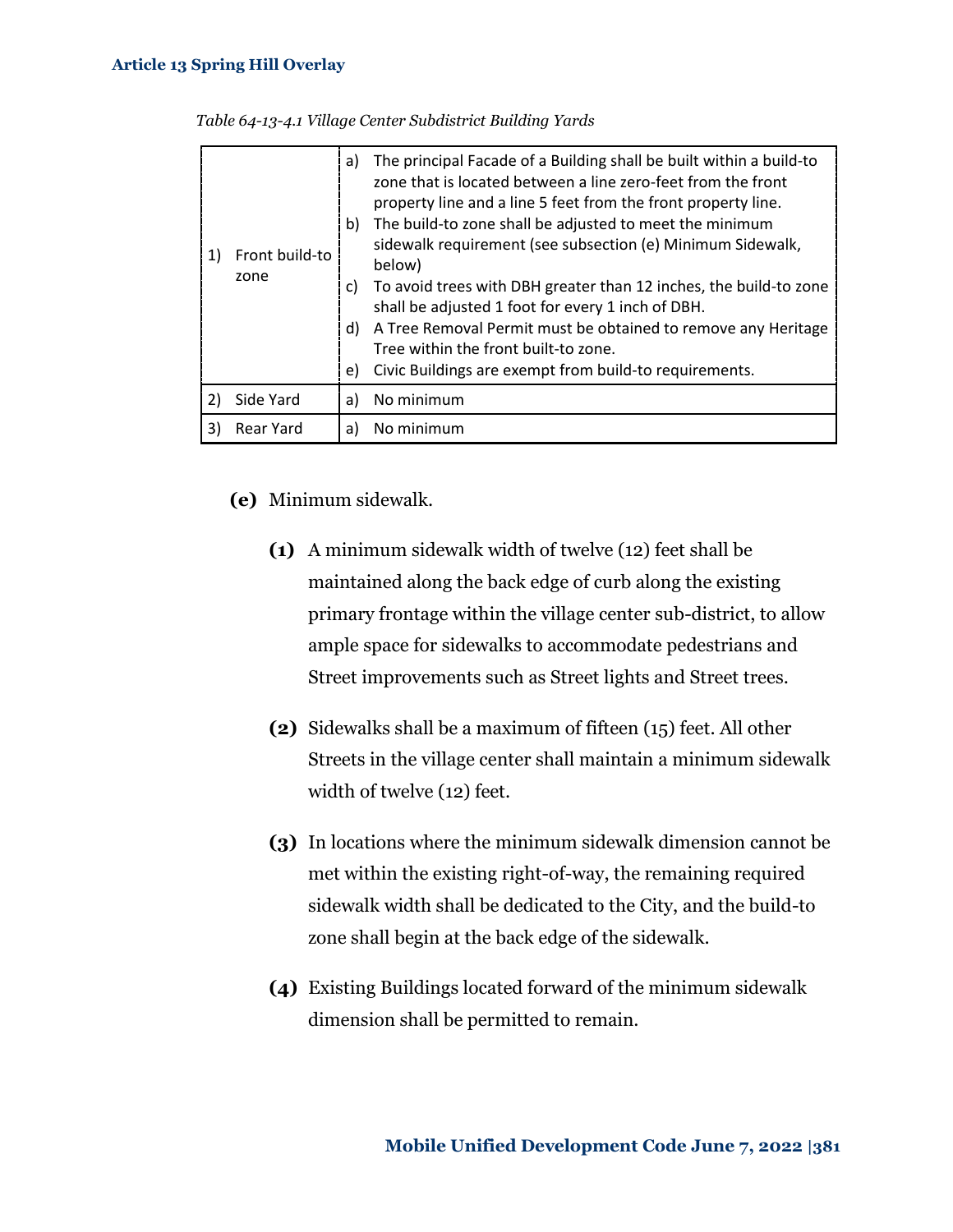- **(f)** Sidewalk and Streetscape improvements. At the time of development or redevelopment, sidewalk and/or Streetscape improvements required by this ordinance shall be constructed adjacent to the parcel.
- **(g)** Building frontage.
	- **(1)** The required Building frontage shall be eighty (80) percent to one hundred (100) percent of the lot frontage as measured from side property line to side property line at the principal Facade line.
	- **(2)** Properties with a frontage width less than one hundred twenty (120) feet that are unable to access the rear of the property by other means (such as through an Alley or adjacent parking lot) may retain twenty-four (24) feet of frontage for vehicular access to the rear of the property.
	- **(3)** Civic Buildings are exempt from Building frontage requirements.
- **C.** Neighborhood Center Sub-district
	- **1.** Description.
		- **(a)** This district is intended to consist of a mixture of uses, including neighborhood-serving retail, residential and civic.
		- **(b)** The neighborhood center is intended to serve the daily needs of residents located within surrounding residential neighborhoods.
		- **(c)** Buildings may be attached or detached and are separated from the Street with wide sidewalks and regular Street tree planting.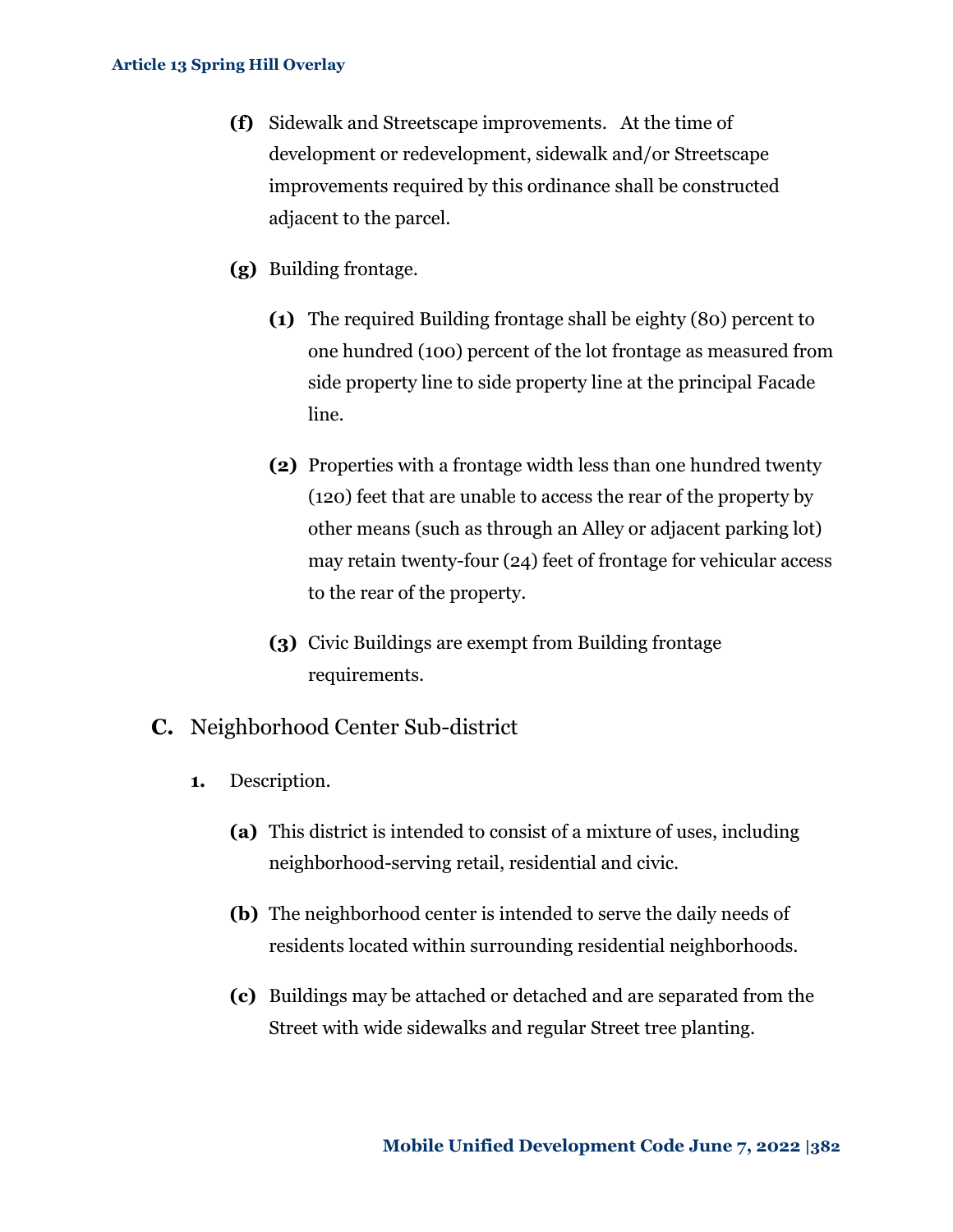- **(d)** Buildings may be separated from the sidewalk with small Street Yards.
- **2.** Permitted uses. In addition to those uses already permitted, all properties within the neighborhood center sub-district shall be permitted those uses allowed in the T-B (transitional business) district.
- **3.** Building envelope. The following apply to Buildings within the neighborhood center sub-district:
	- **(a)** Building Site area. There is no minimum Building Site area required.
	- **(b)** Building Site coverage.
		- **(1)** The maximum Building Site coverage by all Buildings shall be eighty (80) percent.
		- **(2)** For Building Sites equal to or less than four thousand (4,000) square feet, there shall be no maximum.
	- **(c)** Building height limit. No principal Building along a lot frontage shall be designed, erected or altered to exceed three (3) stories.
	- **(d)** Building Yards required. The minimum dimensions of Yards shall be: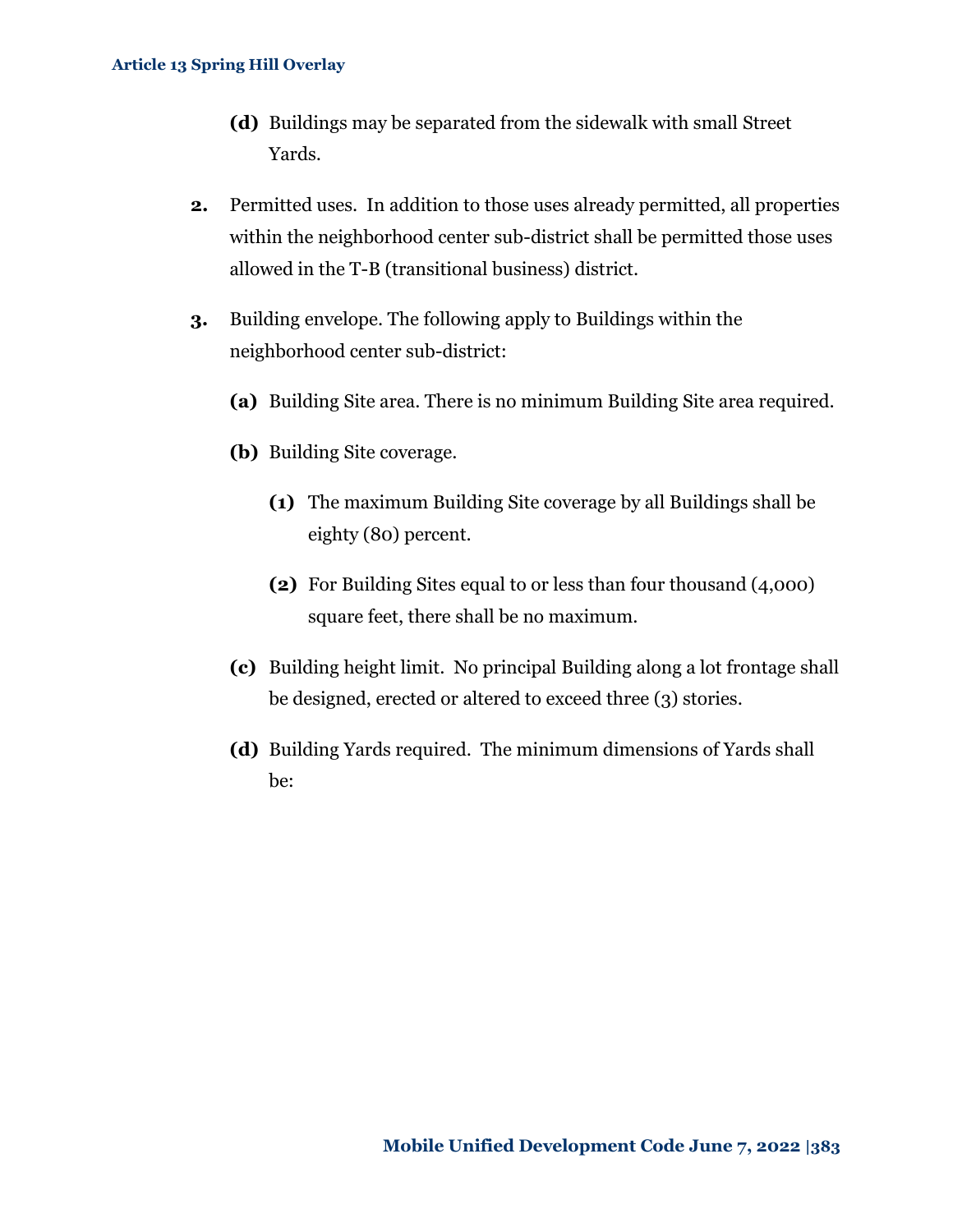|    | Front build-to<br>zone | The principal Facade of a Building shall be built within a build-<br>a)<br>to zone that is located between a line 0 feet from the front<br>property line and a line 12 feet from the front property line.<br>The build-to zone shall be adjusted to meet the minimum<br>b)<br>sidewalk requirement (see subsection e, below).<br>To avoid trees with DBH greater than 12 inches, the build-to<br>C)<br>zone shall be adjusted 1 foot for every 1 inch of DBH.<br>A Tree Removal Permit must be obtained to remove any<br>d)<br>Heritage Tree within the front built-to zone.<br>Civic Buildings are exempt from build-to requirements.<br>e) |
|----|------------------------|----------------------------------------------------------------------------------------------------------------------------------------------------------------------------------------------------------------------------------------------------------------------------------------------------------------------------------------------------------------------------------------------------------------------------------------------------------------------------------------------------------------------------------------------------------------------------------------------------------------------------------------------|
|    | Side Yard              | No minimum<br>a)                                                                                                                                                                                                                                                                                                                                                                                                                                                                                                                                                                                                                             |
| 31 | Rear Yard              | 5 feet minimum<br>a)                                                                                                                                                                                                                                                                                                                                                                                                                                                                                                                                                                                                                         |

*Table 64-13-4.2 Neighborhood Center Sub District Building Yards*

- **(e)** Minimum sidewalk.
	- **(1)** A minimum width of twelve (12) feet shall be maintained along the back edge of curb on all Streets, to allow ample space for sidewalks to accommodate pedestrians and Street improvements such as Street lights and Street trees.
	- **(2)** In locations where the minimum sidewalk dimension cannot be met within the existing right-of-way, the remaining required sidewalk width shall be dedicated to the City, and the build-to zone shall begin at the back edge of the sidewalk.
	- **(3)** Existing Buildings located forward of the minimum sidewalk dimension shall be permitted to remain.
- **(f)** Sidewalk and Streetscape improvements. At the time of development or redevelopment, sidewalk and/or Streetscape improvements required by this ordinance shall be constructed adjacent to the parcel.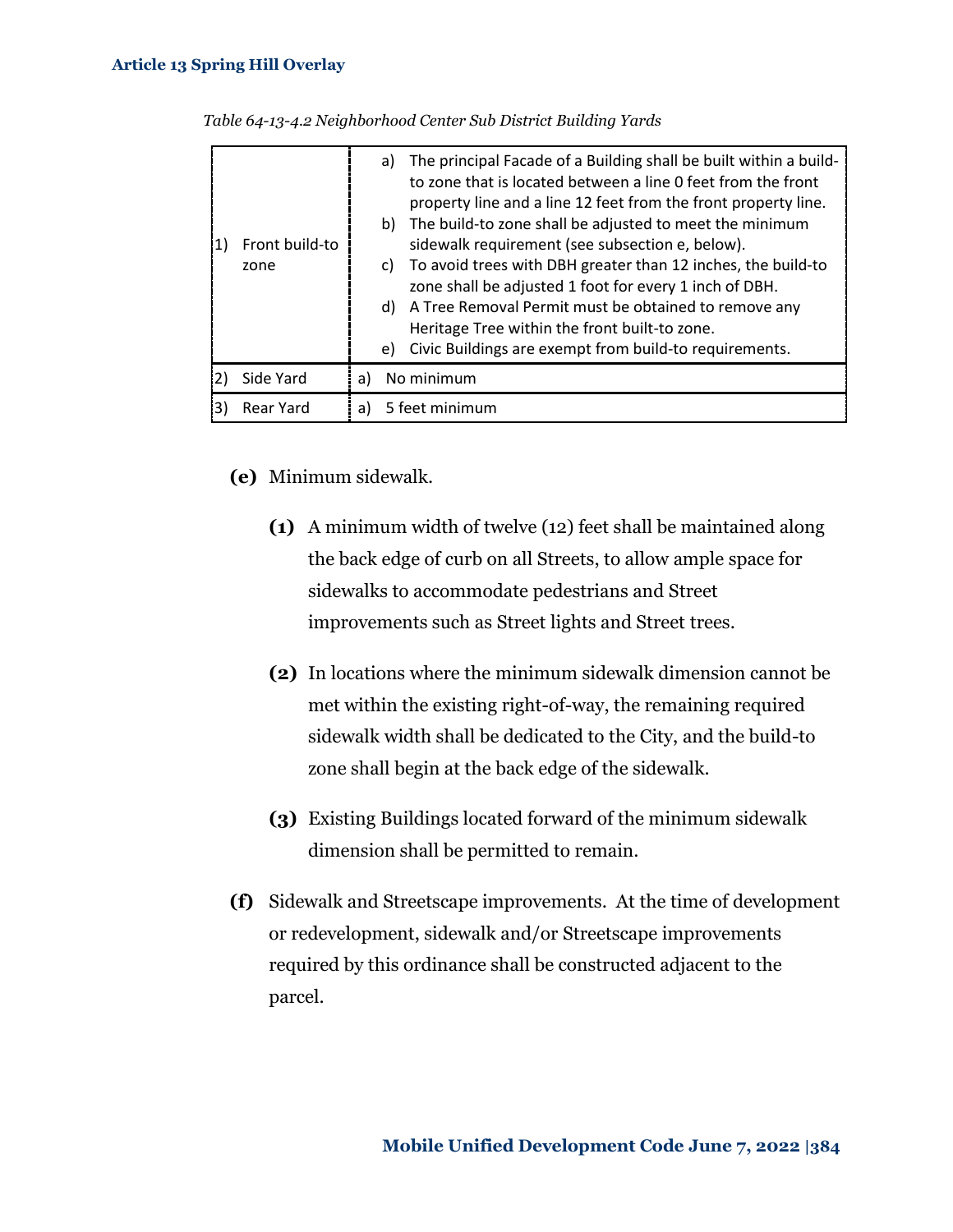- **(g)** Building frontage.
	- **(1)** The Building frontage shall be seventy (70) percent to one hundred (100) percent of the lot frontage as measured from side property line to side property line at the principal Building Facade line.
	- **(2)** Properties with a frontage width less than eighty (80) feet that are unable to access the rear of the property by other means (such as through an Alley or adjacent parking lot) may retain twenty-four (24) feet of frontage for vehicular access to the rear of the property.
	- **(3)** Civic Buildings are exempt from Building frontage requirements.
- **D.** Neighborhood General Sub-district
	- **1.** Description.
		- **(a)** This district consists of a mixture of uses but primarily residential urban fabric.
		- **(b)** It may have a wide range of Building types and uses, including residential (in attached and detached Buildings), civic Buildings and limited retail including home occupations.
		- **(c)** Setbacks and landscaping are variable.
		- **(d)** This district has generous sidewalks and regular Street tree planting.
	- **2.** Permitted uses. Permitted uses in the underlying zoning requirements remain applicable.
	- **3.** Building envelope. The following apply to Buildings within the neighborhood general sub-district.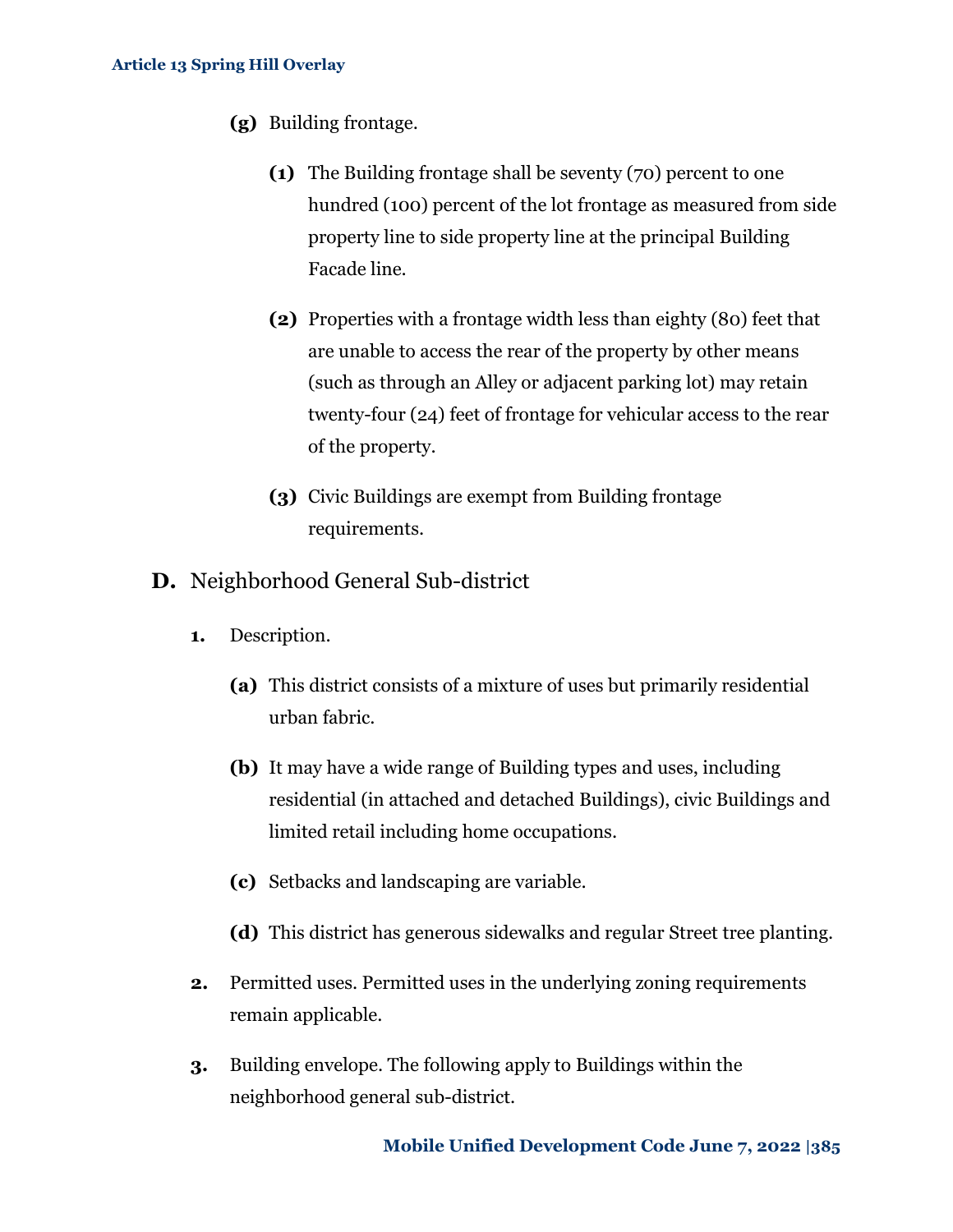- **(a)** Building Site area. There is no minimum Building Site area required.
- **(b)** Building Site coverage.
	- **(1)** The maximum Building Site coverage by all Buildings shall be seventy (70) percent.
	- **(2)** For Building Sites equal to or less than four thousand (4,000) square feet, there shall be no maximum.
- **(c)** Building height limit. No Building shall be designed, erected or altered to exceed three (3) stories.
- **(d)** Building Yards required. The minimum dimensions of Yards shall be:

*Table 64-13-4.3 Neighborhood General Sub District Building Yards*

| 1. | Front build-to<br>zone | a)<br>b)<br>C)<br>d)<br>e) | The principal Facade of a Building shall be built within a build-to<br>zone that is located between a line 6 feet from the front property<br>line and a line 18 feet from the front property line.<br>Single-family residential units that enfront existing primary<br>frontage Streets may be set back an additional 7 feet for a<br>maximum of 25 feet.<br>To avoid trees with DBH greater than 12 inches, the build-to zone<br>shall be adjusted 1 foot for every 1 inch of DBH.<br>A Tree Removal Permit must be obtained to remove any Heritage<br>Tree within the front built-to zone.<br>Civic Buildings are exempt from build-to requirements. |
|----|------------------------|----------------------------|--------------------------------------------------------------------------------------------------------------------------------------------------------------------------------------------------------------------------------------------------------------------------------------------------------------------------------------------------------------------------------------------------------------------------------------------------------------------------------------------------------------------------------------------------------------------------------------------------------------------------------------------------------|
| 2. | Side Yard              | a)                         | No minimum                                                                                                                                                                                                                                                                                                                                                                                                                                                                                                                                                                                                                                             |
| 3. | Rear Yard              | a)                         | 5 feet minimum                                                                                                                                                                                                                                                                                                                                                                                                                                                                                                                                                                                                                                         |

**(e)** Sidewalk and Streetscape improvements. At the time of development or redevelopment, sidewalk and/or Streetscape improvements required by this ordinance shall be constructed adjacent to the parcel.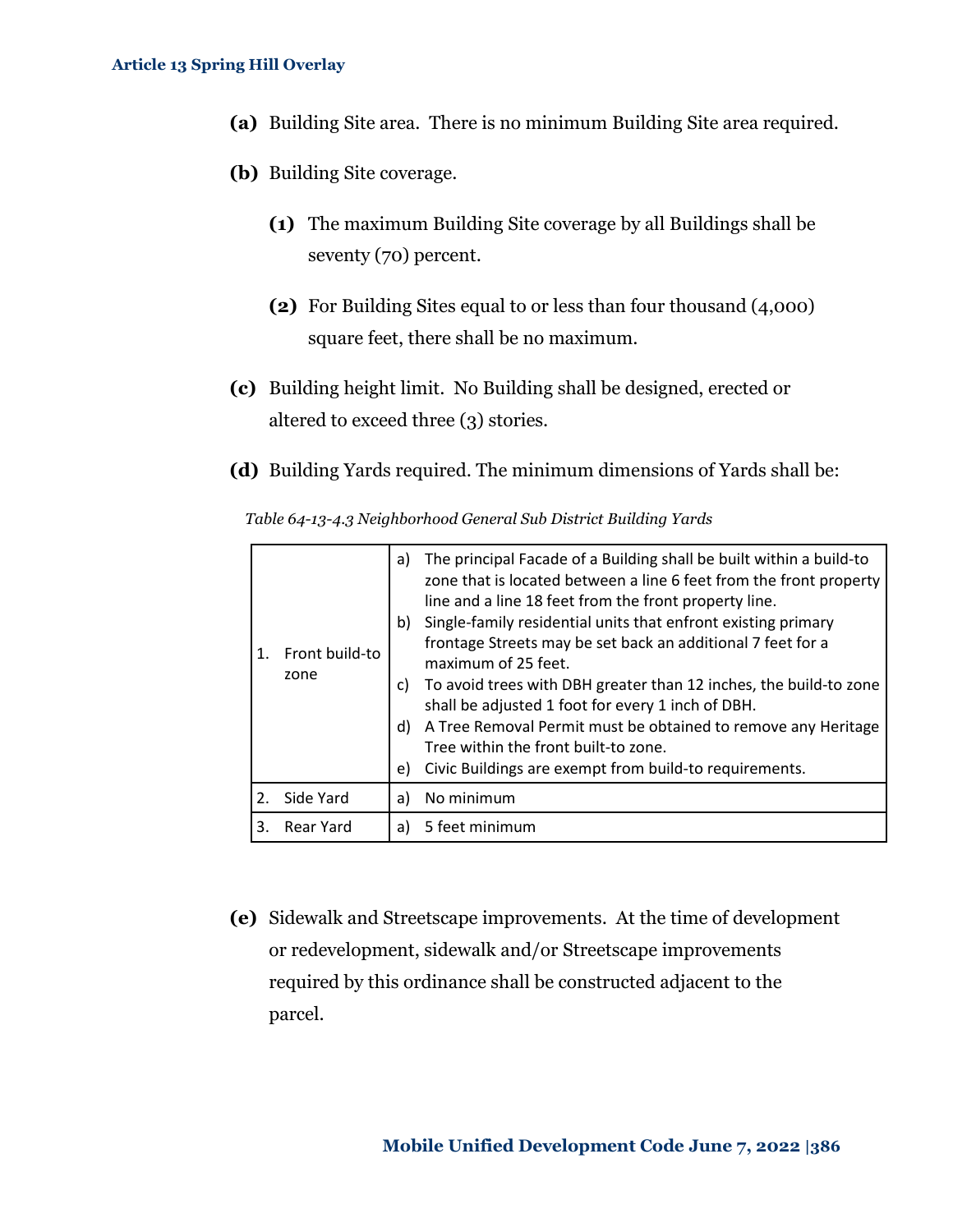- **(f)** Building frontage.
	- **(1)** The Building frontage shall be sixty (60) percent to one hundred (100) percent of the lot frontage as measured from side property line to side property line at the principal Building Facade line.
	- **(2)** Properties with a frontage width less than sixty (60) feet that are unable to access the rear of the property by other means (such as through an alley or adjacent parking lot) may retain twentyfour (24) feet of frontage for vehicular access to the rear of the property.
	- **(3)** Civic Buildings are exempt from Building frontage requirements.

### <span id="page-11-0"></span>**Sec. 64-13-5 Supplementary Requirements**

- **A.** Primary and Secondary Frontages
	- **1.** The Regulating Plans establish a designation of Frontages as either "primary" or "secondary", for both existing and proposed future Street locations.
	- **2.** Buildings which face Primary Frontages shall be held to the highest standard of the Spring Hill Overlay regulations, in support of pedestrian activity.
- **B.** Building standards
	- **1.** Primary Entrance. The Primary Entrance of every Building must directly face a Street or a Civic Space; a second door may be provided at the rear, convenient to parking.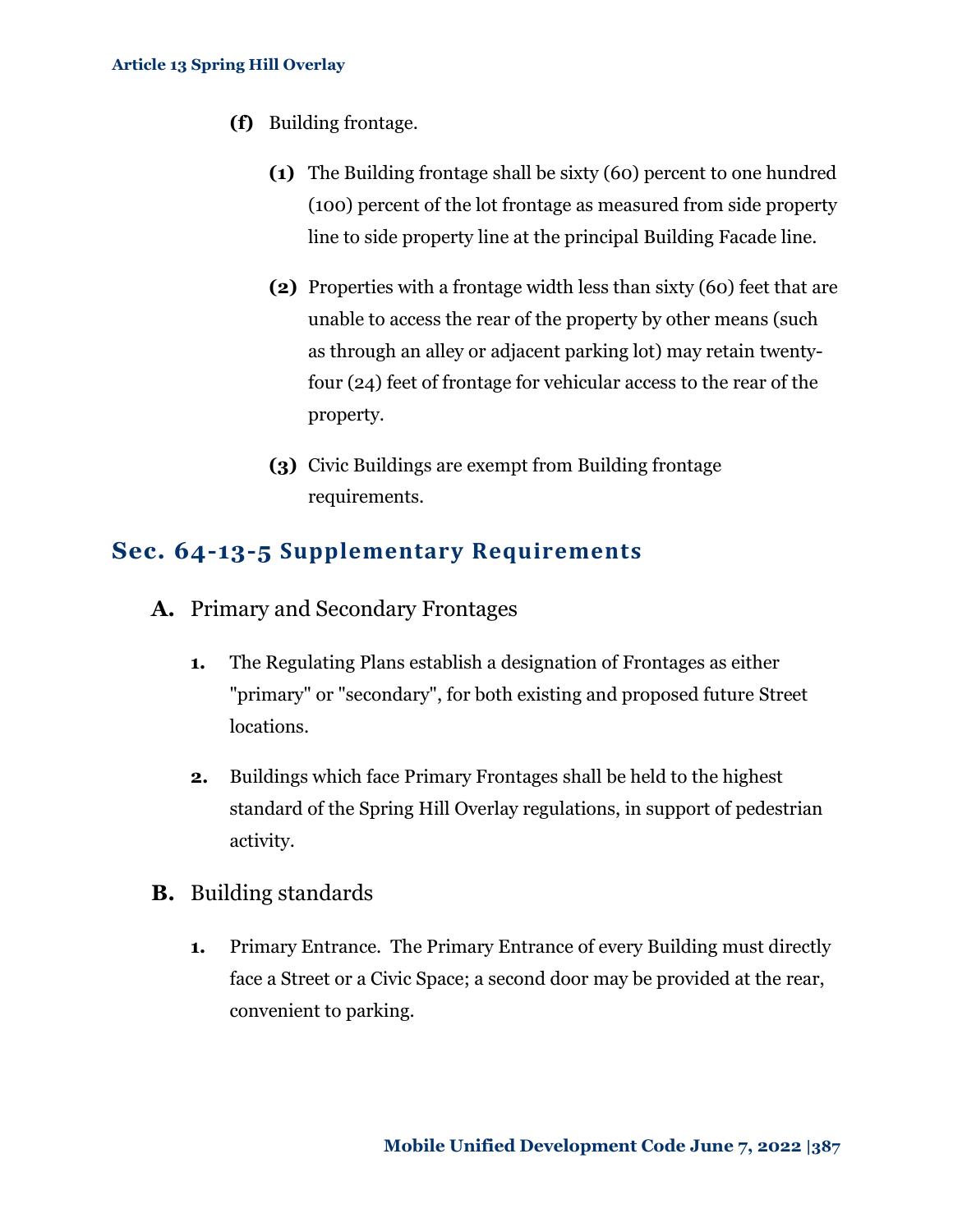- <span id="page-12-1"></span><span id="page-12-0"></span>**2.** Doors and Windows.
	- **(a)** Each floor of any Building facing a primary Street or Civic Space shall have between twenty (20) percent and seventy-five (75) percent of each story as transparent windows (see figure 6).
	- **(b)** For windows to be considered transparent, the window glass, whether integrally tinted or with applied film, must transmit at least fifty (50) percent of visible daylight.
	- **(c)** In addition, storefronts must comply with the following:
		- **(1)** The ground story's Primary Facade must have transparent storefront windows covering no less than fifty (50) percent of its principal plane in order to provide clear views of merchandise in stores and to provide natural surveillance of exterior Street spaces (see Figure 64-13-5.1).
		- **(2)** Doors allowing public access to Streets must be provided at intervals no greater than fifty (50) feet to maximize Street activity, to provide pedestrians with frequent opportunities to enter Buildings and to minimize any expanses of inactive wall.
		- **(3)** Figures.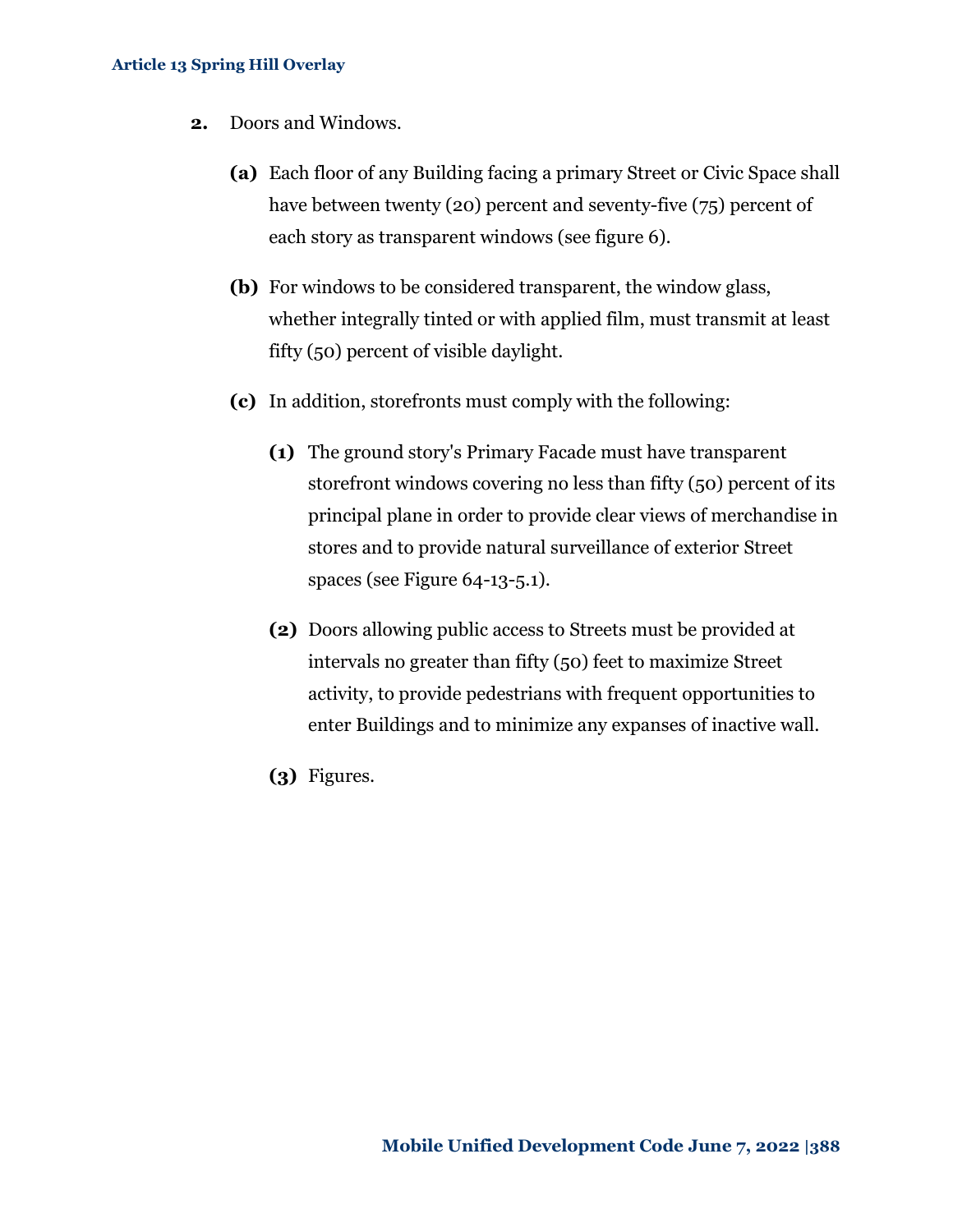

*Figure 64-13-5.1 Façade Transparency Examples*

- **3.** Liner Buildings.
	- **(a)** The character of some uses of land, such as theaters, grocery stores, parking structures, and other large-footprint uses would preclude their Buildings from complying with the door and window requirements of this overlay code.
	- **(b)** Such Buildings shall be constructed in a manner that they will be separated from primary Frontages by Liner Buildings (See *Figure 64-13-5.2 Liner Building Example*)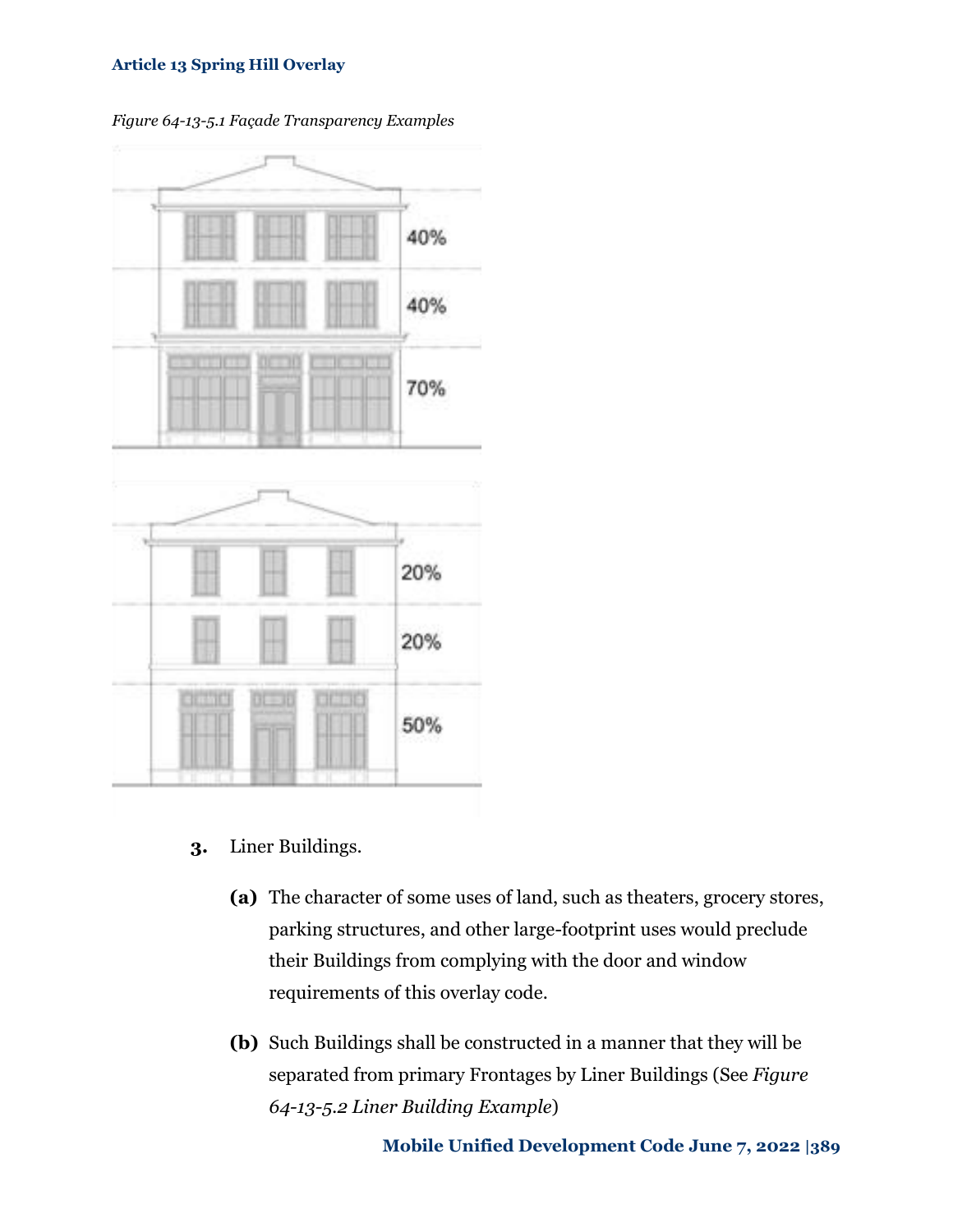- **(1)** Liner Buildings shall be at least as tall as the Building they are screening and must comply with the height requirements of the subdistrict in which they are located.
- **(2)** Liner Buildings shall be no less than twenty (20) feet in depth.
- **(3)** Liner Buildings may be detached from or attached to the Buildings they are concealing.
- **(4)** Liner Buildings may be used for any purpose allowed on the lot on which they are located except for parking.
- **(5)** Liner Buildings shall meet the Primary Facade transparency requirements in [Article 13Sec. 64-13-5B.2 above](#page-12-0)[2\(c\) above.](#page-12-1)

*Figure 64-13-5.2 Liner Building Example*



- **4.** Large footprint Buildings.
	- **(a)** Buildings with a footprint greater than twenty thousand (20,000) square feet may be built within the village center and neighborhood center sub-districts.
	- **(b)** Such Buildings must abide by requirements in the Spring Hill Overlay with the following special limitations: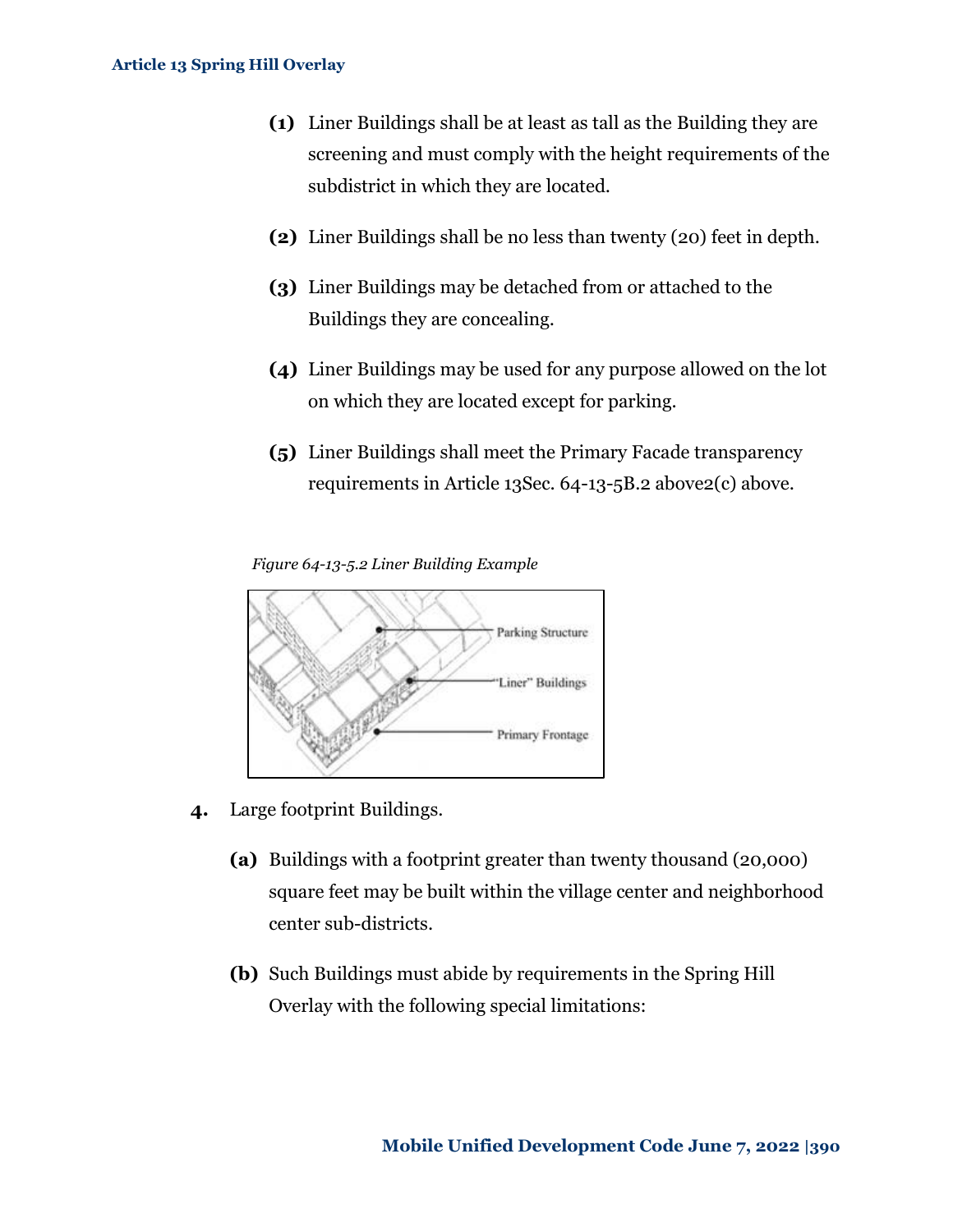- **(1)** Large footprint Buildings may be permitted to be one story in height on any frontage except Old Shell Road and McGregor Avenue, but shall be at least twenty-four (24) feet in height.
- **(2)** This may be accomplished with higher ceiling heights and/or parapets or by having a liner Building between the one-story Building and the frontage on Old Shell Road and/or McGregor Avenue.
- **(3)** Buildings shall not be larger than a single block.
- **5.** Frontage percentages.
	- **(a)** Frontage percentage is the percentage of the width of a lot that is required to be occupied by its Building's Primary Facade. Refer to Section 64-13-4, B. C. and D, above. above for minimum and maximum frontage percentages for each subdistrict.
	- **(b)** The location of the Primary Facade's principal plane is not changed by Facade extensions such as bay windows, Awnings, porches, Balconies, Stoops, Colonnades, Galleries or Arcades, or by upper stories that are closer to or further from the Street.
	- **(c)** Up to fifty (50) percent of the width of the Primary Facade may be counted as meeting the frontage percentage requirement even though it may be set back up to ten (10) feet further from the Street than the Primary Facade's principal plane (see [Figure 64-13-5.3](#page-16-0) Primary Facade [Frontage](#page-16-0)).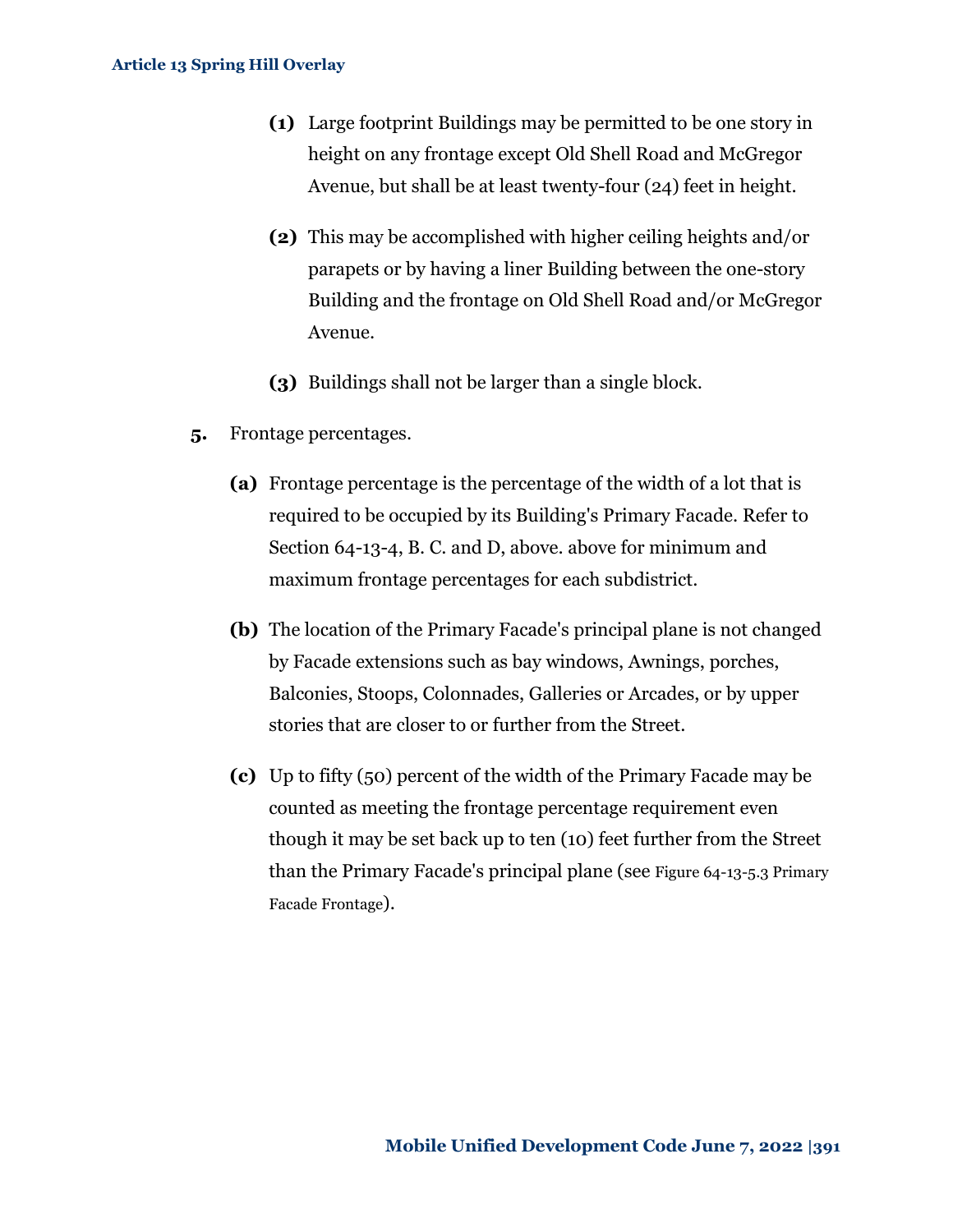- **(d)** Forecourts*.*
	- **(1)** A portion of the Building's Primary Facade may be set back up to twenty (20) feet further from the Street than the Primary Facade's principal plane if this space is constructed as a forecourt, chamfered corner or pedestrian entryway that is open to the sidewalk.
	- **(2)** This recessed portion may be up to forty (40) percent of the total width of the Primary Facade and may not be used by vehicles (see Figure 64-13-5.4 [Forecourt Primary Facade](#page-17-0) Frontage).
	- **(3)** On courtyard Buildings, this forecourt may extend beyond twenty (20) feet into a central garden or courtyard.
- **(e)** Civic Spaces and civic Buildings. Civic Spaces and civic Buildings are exempt from frontage percentage requirements.
- **(f)** Figures*.*

<span id="page-16-0"></span>*Figure 64-13-5.3 Primary Facade Frontage*

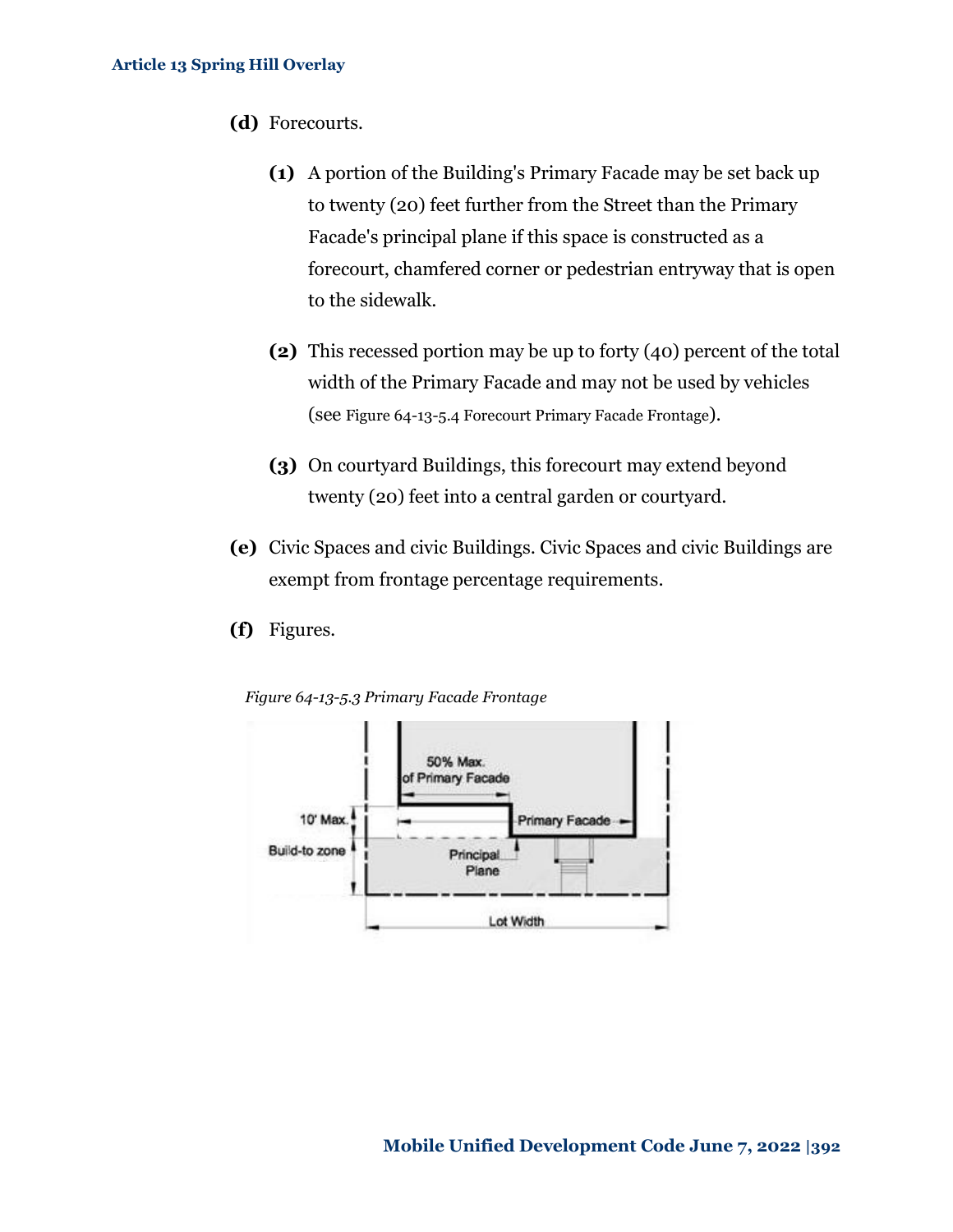

<span id="page-17-0"></span>*Figure 64-13-5.4 Forecourt Primary Facade Frontage*

- **6.** Garden walls, Fences, hedges and Protection Buffers.
	- **(a)** Fences, garden walls or hedges are required along all un-built property lines which abut Primary Frontages, unless the Primary Frontage is being utilized as a Civic Space, and along secondary Streets,
	- **(b)** Protection Buffers, in compliance with Section 64-3-8 are required along all Side Yards and Rear Yards where the development is adjacent to residentially zoned or used properties.
- **7.** Shading of sidewalks.
	- **(a)** Each Building with a non-residential or non-civic use on the ground story is required to have Awnings, Marquees, Balconies, Colonnades, Galleries or Arcades facing all Primary Frontages.
	- **(b)** When providing a required Awning, Marquee, balcony, colonnade, gallery or arcade, or one that extends over a public right-of-way, the following design requirements apply: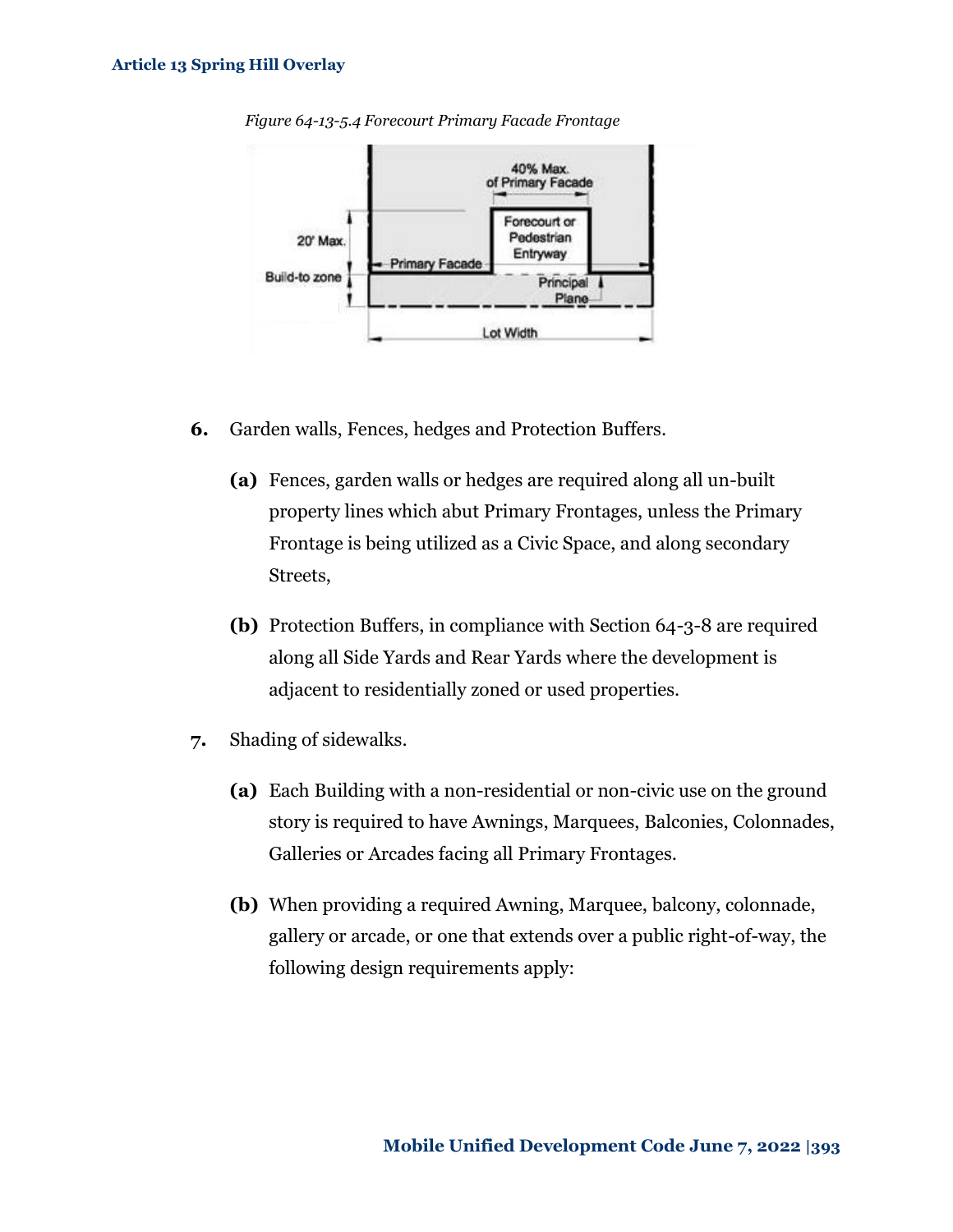- **(1)** Awnings*.* (see Figure 64-13-5.5 [Awnings and Marquees](#page-19-0))
	- **a.** Awnings over ground-story doors or windows shall have a depth of at least five (5) feet and a clear height of at least eight (8) feet above the sidewalk.
	- **b.** Awnings must extend over at least twenty-five (25) percent of the width of each primary Facade.
	- **c.** Back-lit, high-gloss or plasticized fabrics are prohibited.
- **(2)** Marquees*.* (see Figure 64-13-5.5 [Awnings and Marquees\)](#page-19-0)
	- **a.** Marquees shall have a depth of at least five (5) feet and a clear height of at least ten (10) feet above the sidewalk.
	- **b.** Marquees shall extend over at least twenty-five (25) percent of the width of each primary Facade.
- **(3)** Second*-*story Balconies*.* (see [Figure 64-13-5.6](#page-20-0) Second Story [\)](#page-20-0)
	- **a.** Second-story Balconies shall have a depth of at least six (6) feet and a clear height below of at least ten (10) feet above the sidewalk.
	- **b.** These Balconies shall extend over at least twenty-five (25) percent of the width of each Primary Facade.
	- **c.** These Balconies may have roofs but must be open toward the Street.
- **(4)** Awnings, Marquees and second-story Balconies.
	- **a.** May extend forward of the build-to zone and/or into the public right-of-way, provided they do not extend within the planting strip or tree well areas.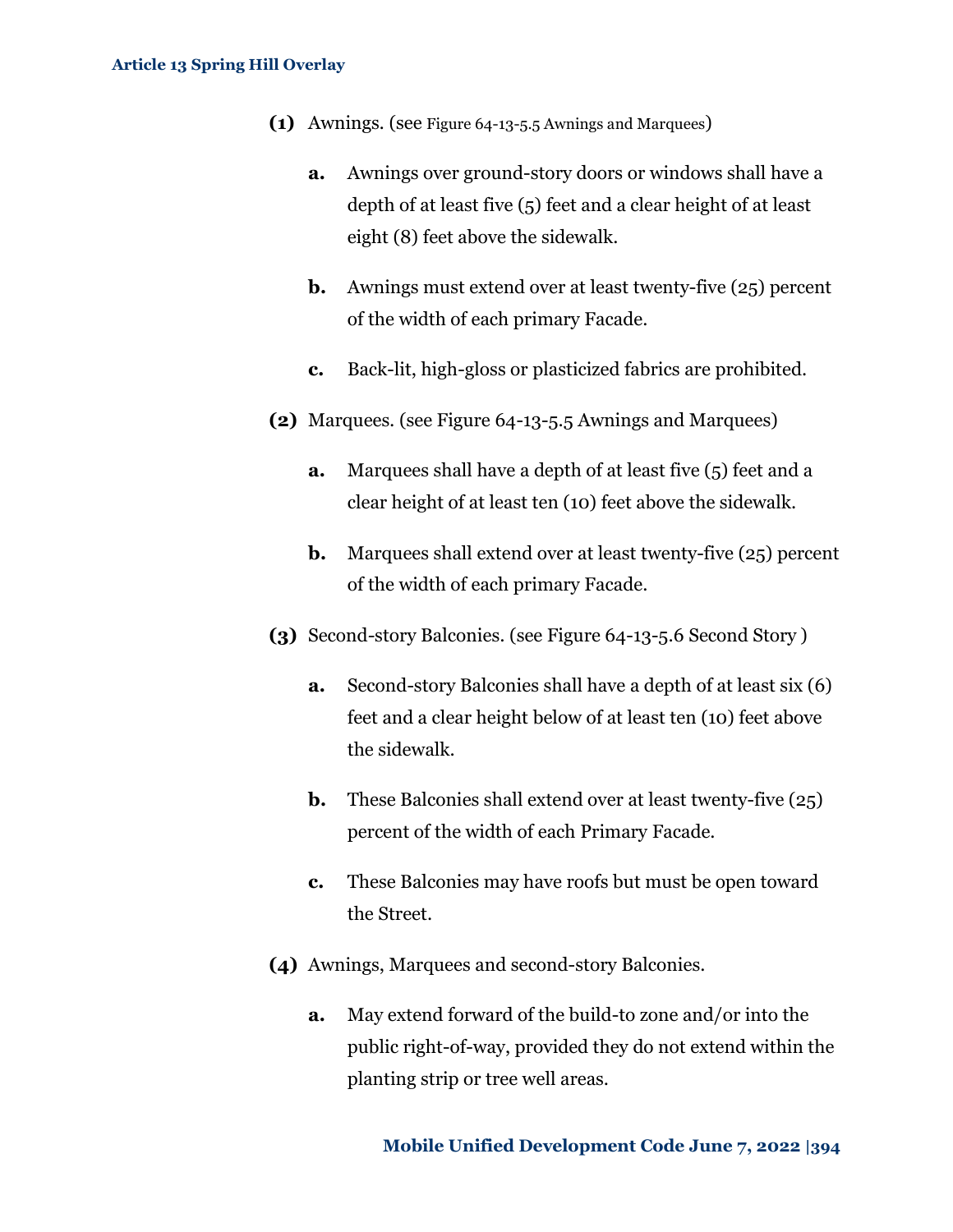- **(5)** Colonnades, Galleries and Arcades (See [Figure 64-13-5.7](#page-20-1) [Galleries, Colonnades](#page-20-1) and )
	- **a.** Must have a clear width from the interior face of their support columns to the Building's Primary Facade of at least ten (10) feet and a clear height above the sidewalk of at least ten (10) feet.
	- **b.** Support columns can be spaced no further apart than they are tall.
	- **c.** Colonnades, Galleries and Arcades must extend over at least seventy-five (75) percent of the width of each Primary Facade.
	- **d.** Colonnades, Galleries and Arcades may extend forward of the build-to zone and/ or into the public right-of-way provided they maintain twenty-four (24) inches of horizontal clearance from a parking lane or travel lane.
- **(6)** Figures.

<span id="page-19-0"></span>*Figure 64-13-5.5 Awnings and Marquees*

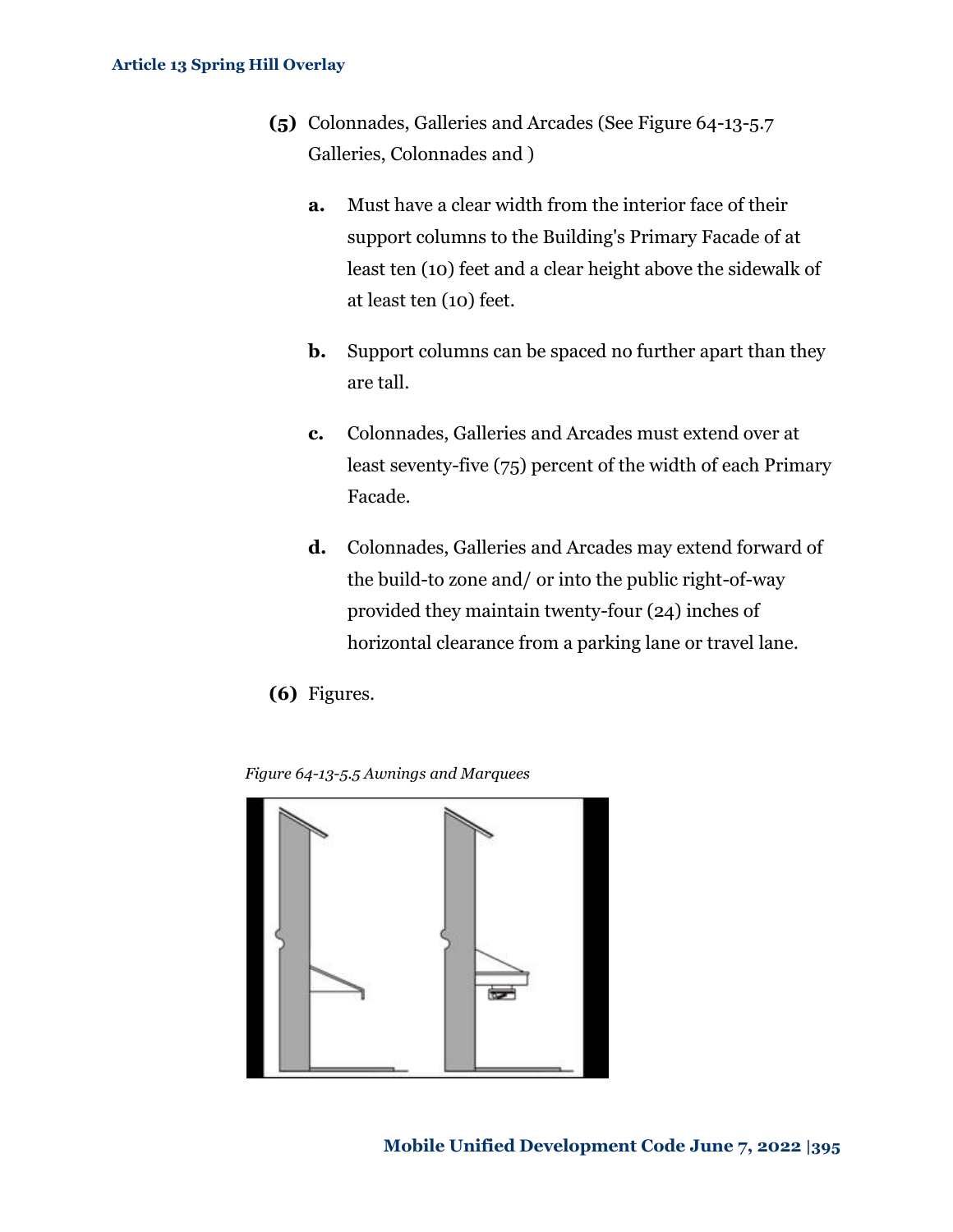*Figure 64-13-5.6 Second Story Balconies*

<span id="page-20-0"></span>

*Figure 64-13-5.7 Galleries, Colonnades and Arcades*

<span id="page-20-1"></span>

- **8.** Front porches.
	- **(a)** Front porches shall be a minimum eight (8) feet deep and may extend up to ten (10) feet forward of the build-to zone.
	- **(b)** Front porches are required to be open and un-air-conditioned. No more than twenty-five (25) percent of the floor area of a porch may be screened if the porch extends forward of the build-to zone.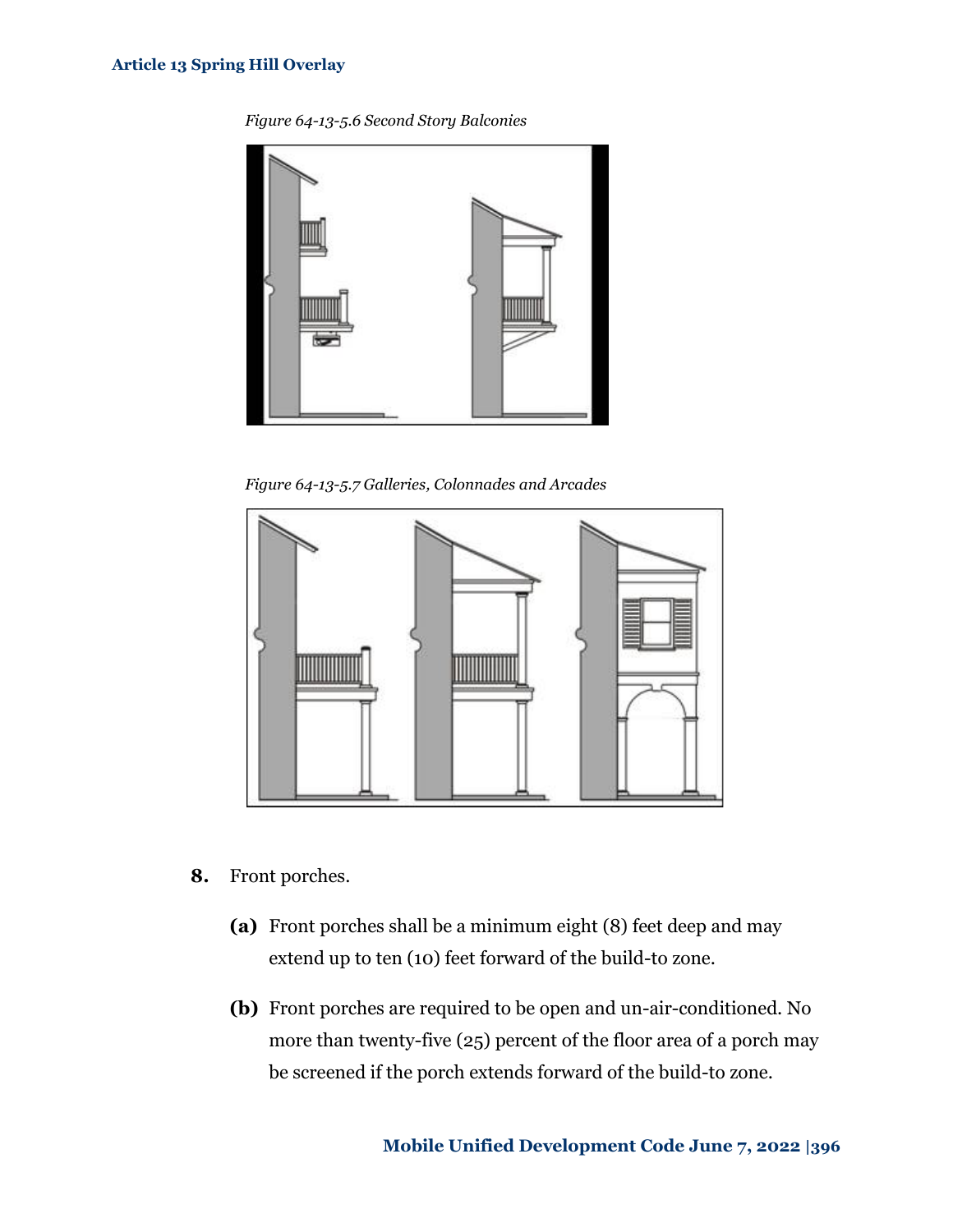- **(c)** Partial walls and railings on porches may be no higher than forty-two (42) inches.
- **(d)** Porches may not extend into the right-of-way.
- **9.** Stoops.
	- **(a)** Stoops may extend forward of the build-to zone.
	- **(b)** Partial walls and railings on Stoops may be no higher than forty-two (42) inches.
	- **(c)** Stoops may extend into the right-of-way, provided that a minimum five (5) feet clear sidewalk access is maintained for pedestrians, and a right-of-way permit is obtained.
- **10.** Story heights.
	- **(a)** The ground story of commercial and mixed-use Buildings must be from twelve (12) feet to eighteen (18) feet tall.
	- **(b)** The ground story of residential Buildings must be from ten (10) to fourteen (14) feet tall.
	- **(c)** Each story above the ground story in commercial and residential Buildings must be from eight (8) feet to twelve (12) feet tall; any upper story taller than twelve (12) feet will count as two (2) stories.
	- **(d)** Story heights are measured from the finished floor to the bottom of the lowest structural member that supports the story or roof structure above.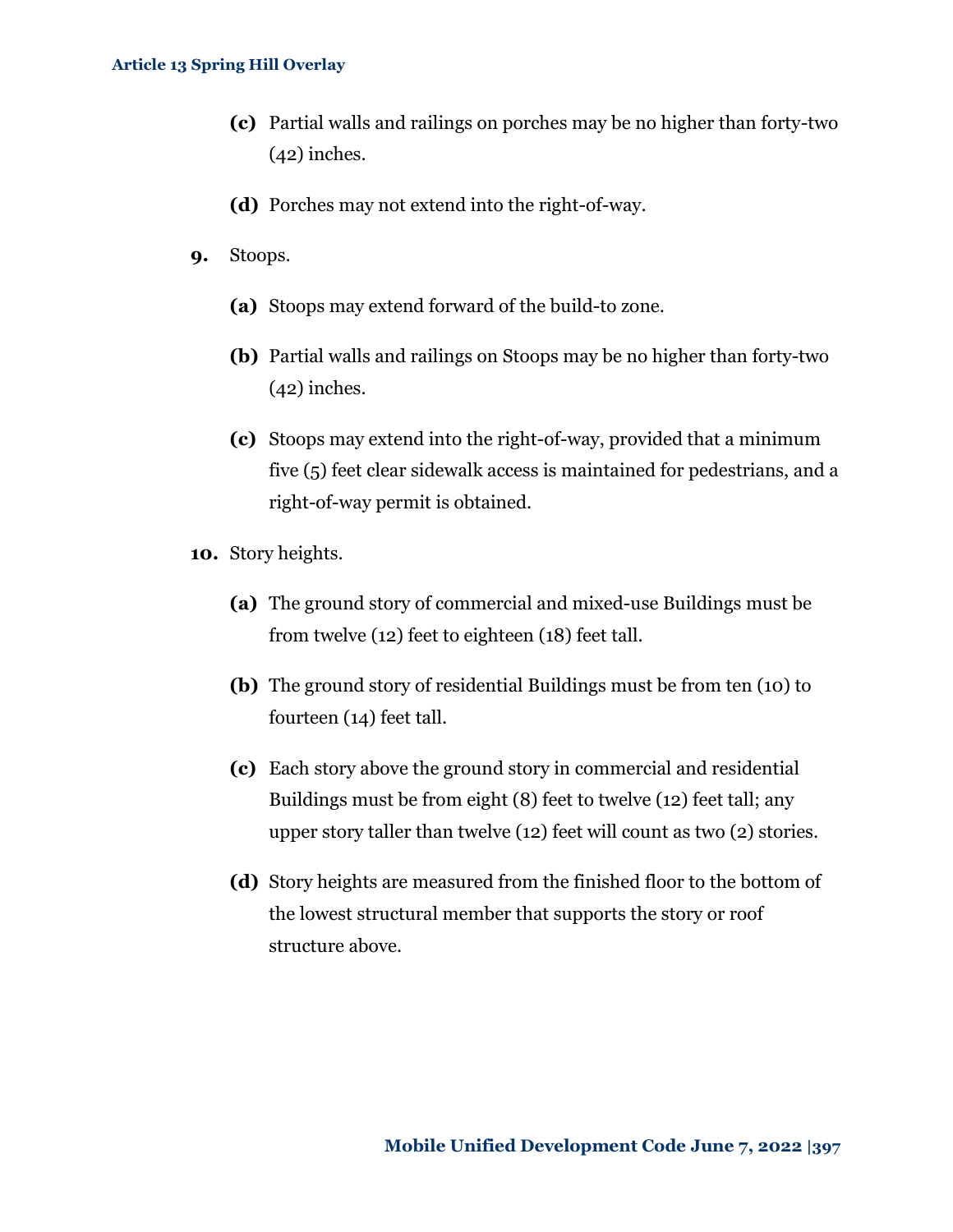- **11.** Residential floor elevation.
	- **(a)** Residential Buildings must have the floor of their first habitable story elevated at least two and one-half (2½) feet above the adjacent sidewalk.
	- **(b)** If this floor is more than five (5) feet above the adjacent sidewalk, the space below counts as the ground (first) story for purposes of measuring Building height.
- **12.** Exterior Building lighting.
	- **(a)** The treatment of exterior Building lighting is important with an impact on public safety and welfare.
	- **(b)** Lighting should be done in such a way as to avoid intense pointsources of light.
	- **(c)** All outdoor lighting shall be shielded or directed so that all of the illumination falls upon either the surface of the structure to be illuminated, or on the ground.
	- **(d)** Light fixtures shall be downcast or low cut-off fixtures to prevent glare and light pollution.
	- **(e)** At the front of the Building, exterior lights shall be mounted between six (6) feet and fourteen (14) feet above adjacent grade.
	- **(f)** Floodlighting shall not be used to illuminate Building walls (i.e. no up-lighting).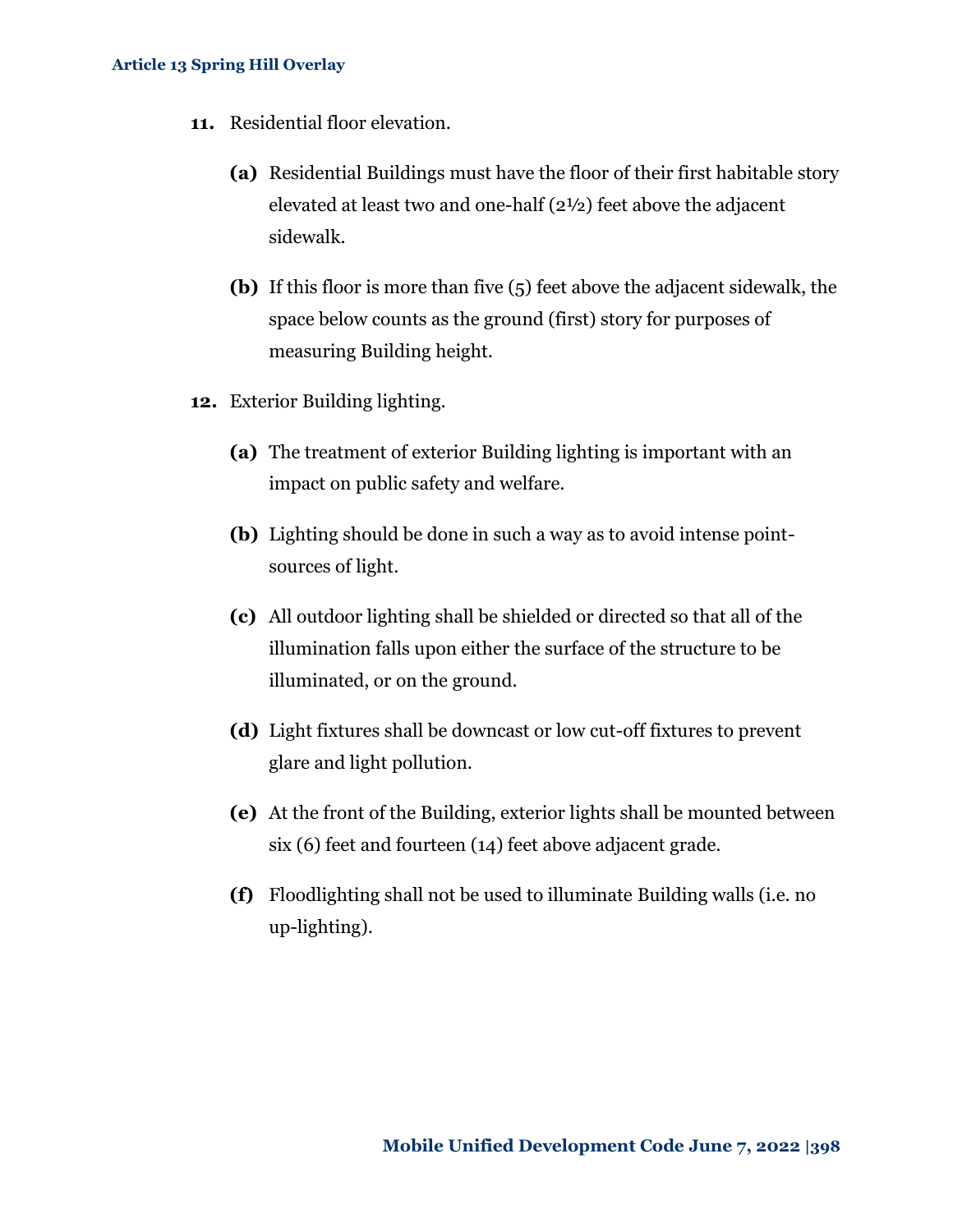### **C.** Supplementary Yard Regulations

- **1.** Properties within the Spring Hill Overlay shall present an acceptable appearance to adjacent residential districts, which includes the adequate shielding of parking facilities and adequate shielding to afford protection from visual encroachment to maintain and protect the privacy of adjacent residential properties.
- **D.** Landscaping Percentage Requirements
	- **1.** As development and redevelopment occur within the Village Center and Neighborhood Center sub-districts, ten (10) percent of the total Building Site being developed or redeveloped shall be required to be landscaped.
	- **2.** Within the Village Center sub-district a Parking Garage with Liner Buildings fronting all Streets and Civic Spaces may be exempt from this requirement.
	- **3.** Within the Village Center and Neighborhood Center sub-districts, there shall be no landscaping percentage requirements on property between the Street line and the Building wall, due to the proposed location of Street trees within the right-of-way and the desired close proximity of Building wall to sidewalk to create traditional, walkable village and neighborhood centers.
	- **4.** Street trees located adjacent to the lot frontage shall be counted toward the applicable tree requirements.
	- **5.** In such case that the required number of trees cannot fit within the minimum landscaped area, remaining trees shall instead be donated to the Mobile Tree Commission to be planted as Public Trees.
	- **6.** Street trees adjacent to the lot frontage shall be provided by the Applicant and shall be spaced approximately thirty (30) feet on center.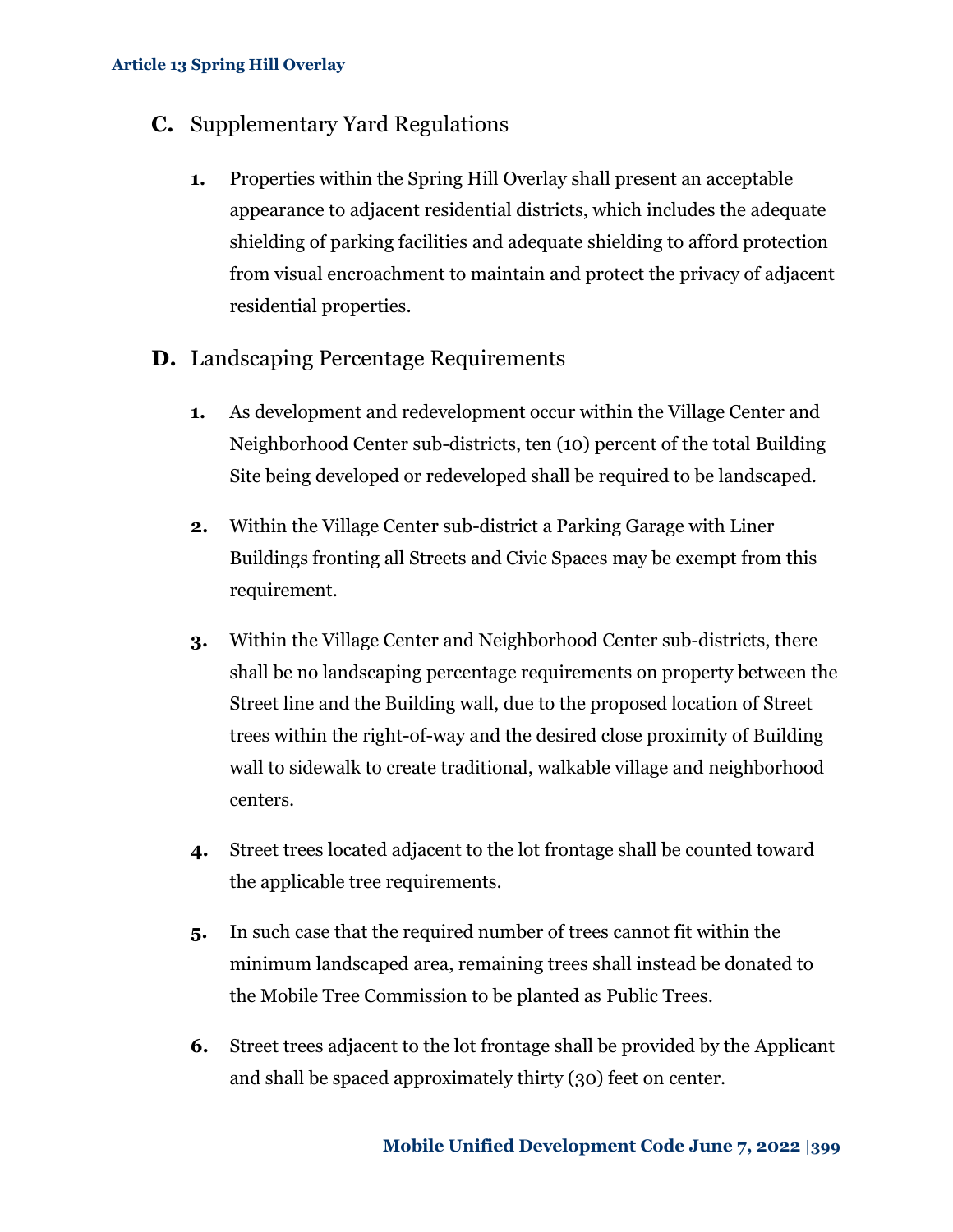- **E.** Design Standards for Drive-Thru Businesses
	- **1.** Drive-Thru service windows may be permitted only to the side or rear of the principal Building, in mid-block and Alley accessed locations.

# <span id="page-24-0"></span>**Sec. 64-13-6 Off-Street Parking and Loading**

- **A.** Intent. The intent of these parking regulations is to encourage a balance between compact pedestrian oriented development and necessary car storage.
- **B.** Minimum Off-Street Parking Facilities
	- **1.** Development must provide the minimum amount of parking as noted below:

*Figure 64-13-6.1 Parking*

| 1) | Dwellings, one-family                                                                                                                                                                     | No parking spaces area required.                                          |
|----|-------------------------------------------------------------------------------------------------------------------------------------------------------------------------------------------|---------------------------------------------------------------------------|
| 2) | Dwellings, two-family or multiple-family                                                                                                                                                  | No parking spaces are required.                                           |
| 3) | General business, commercial personal service<br>establishments, commercial amusements, offices,<br>repair shops, medical and dental clinics, libraries,<br>art Galleries, clubs, lodges. | One space per 450 square feet<br>gross floor area.                        |
| 4) | Industrial, manufacturing, warehouse and<br>distribution establishments                                                                                                                   | One space per 450 square feet<br>gross floor area.                        |
| 5) | Office-distribution mixed-use establishments                                                                                                                                              | One space per 450 square feet<br>gross floor area.                        |
| 6) | Restaurant                                                                                                                                                                                | One (1) space per three hundred<br>(300) square feet gross floor<br>area. |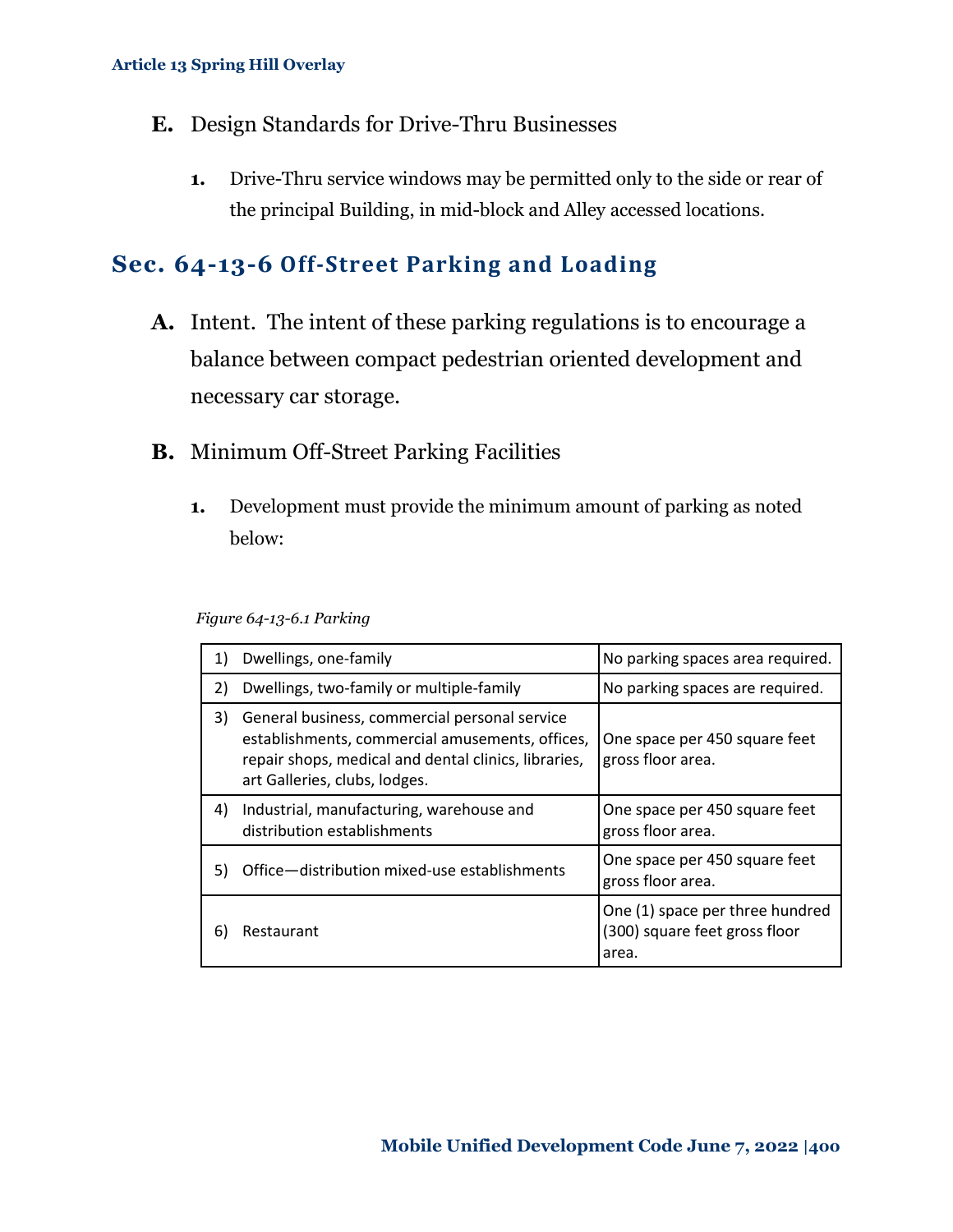- **C.** Maximum Off-Street Surface Parking Facilities. The maximum amount of off-Street surface parking provided shall be twenty (20) percent more than the prescribed minimum parking requirement amounts stated in the table above.
- **D.** Maximum Off-Street Structured Parking Facilities. There are no maximum parking requirements for off-Street structured parking provided that spaces in excess of maximum surface parking requirements be made available to public use.
- **E.** Site design
	- **1.** Parking shall be located to the side or rear of the principal Building.
	- **2.** Surface parking lots shall be set back a minimum of thirty (30) feet from the property line facing a Street or Civic Space to reserve space for either Liner Buildings or other screening between parking and the lot frontage.
	- **3.** Parking lot aisles shall connect across adjacent property lines, when feasible.
	- **4.** A property internal to a block that redevelops prior to its neighbors is not required to construct parking that connects to its neighbor's property; however, the Site plan shall reflect a parking layout that provides room for future connections when neighboring properties redevelop.
- **F.** Vehicular parking access
	- **1.** Access to parking shall be from secondary Frontages or Alleys wherever possible.
	- **2.** The vehicular entrance of a parking lot or structure shall be a minimum of twenty-four (24) feet and a maximum of thirty (30) feet for two-way traffic.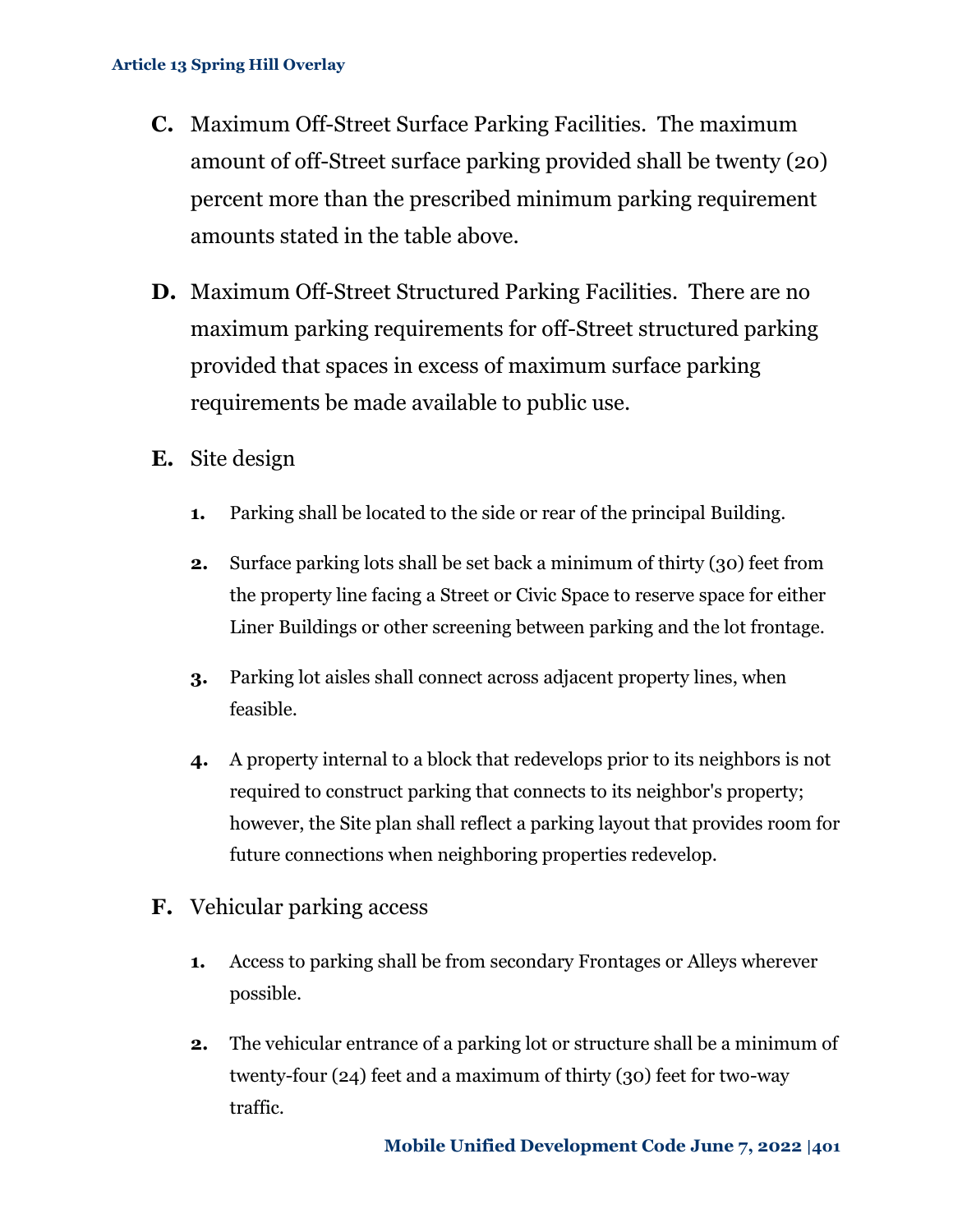### **G.** Loading and Service Location

- **1.** Access to loading and service entries shall be allowed only on secondary Frontages, Alleys and within parking lots and structures.
- **2.** Loading docks, service areas and trash disposal facilities shall not face primary Streets or Civic Spaces.
- **3.** For those properties with Frontages only on primary Streets, loading and service entries shall be permitted, but loading and service facilities shall be adequately shielded from view of pedestrians on the Street or from Civic Spaces through use of a garden wall, Fence or hedge.
- **4.** Shared off-Street loading facilities between adjoining uses and parcels is encouraged.

# <span id="page-26-0"></span>**Sec. 64-13-7 Signs**

- **A.** Purposes
	- **1.** The purpose of this subsection is:
		- **(a)** to encourage the effective use of Signs as a means of communication, while maintaining a high-quality pedestrian environment;
		- **(b)** to maintain and enhance the aesthetic environment and the City's ability to attract sources of economic development and growth; and
		- **(c)** to enable the fair and consistent enforcement of these Sign regulations.
	- **2.** These regulations prescribe pedestrian and slow movement vehicle scaled signage that are appropriate means of communication in traditional, walkable village and neighborhood centers.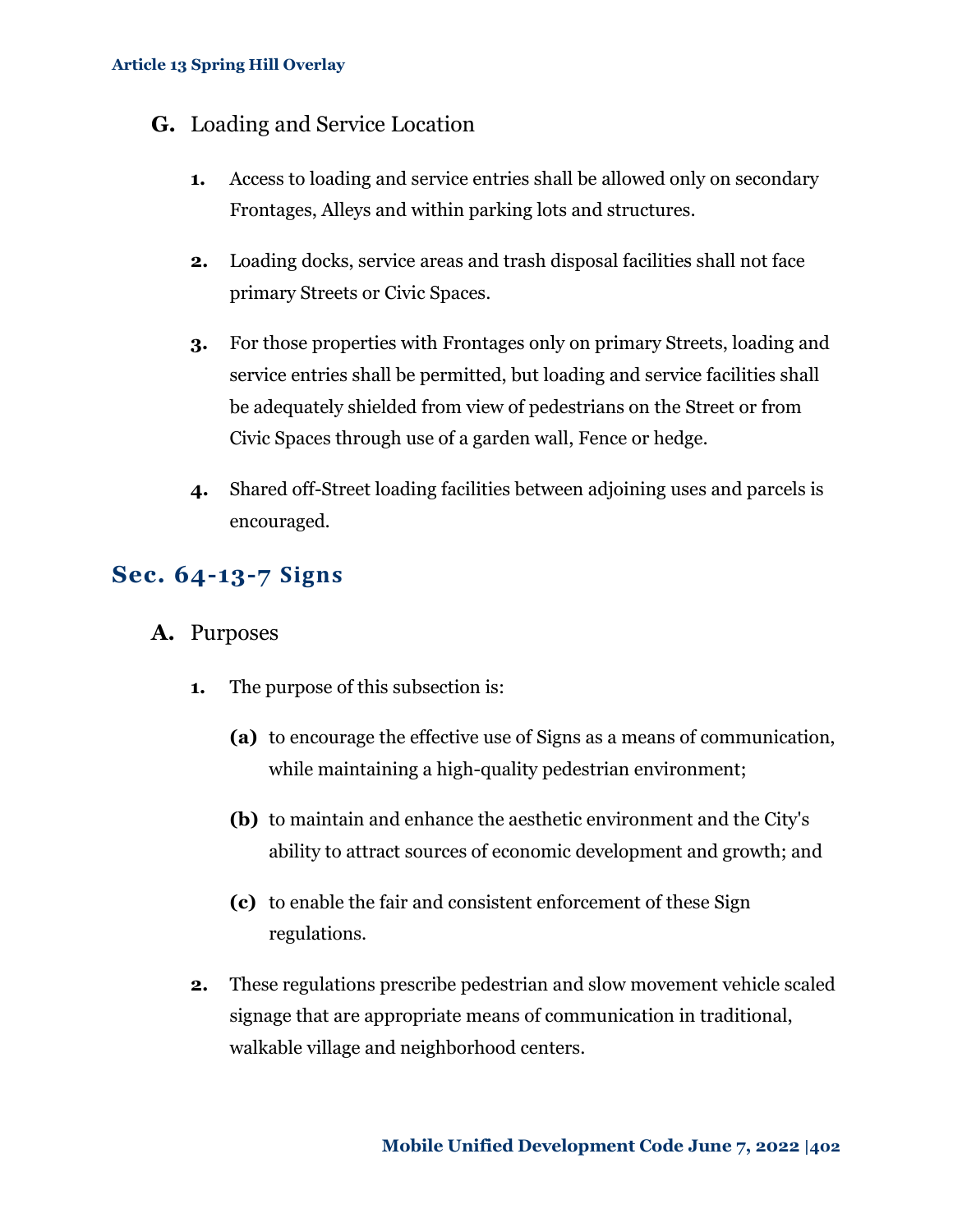- **3.** Large signage meant to attract the attention of fast moving vehicles is not appropriate for such environments.
- **B.** Generally
	- **1.** Applications for Signs must comply with the Submittal requirements of Article 10.
	- **2.** In calculating the maximum allowable signage for all Signs, except for Banners and Sandwich Board Signs, no Sign shall exceed one and onehalf (1.5) square feet per linear foot of the primary Building wall, for a maximum of sixty-four (64) square feet per tenant. All sides of Signs containing a commercial message shall be included.
- **C.** Permissible Signs. The following Signs are permissible in the Spring Hill Overlay provided they comply with all of the requirements stated in this Article and are appropriately permitted.
	- **1.** Awning Signs;
	- **2.** Banners;
		- **(a)** Banners that comply with Article 4, Signs, of the City of Mobile Code, as amended.
	- **3.** Building Marker;
	- **4.** Canopy Signs
		- **(a)** Maximum copy size shall not exceed that allowed for wall sign.
	- **5.** Changeable Copy Signs;
	- **6.** Marquee Signs;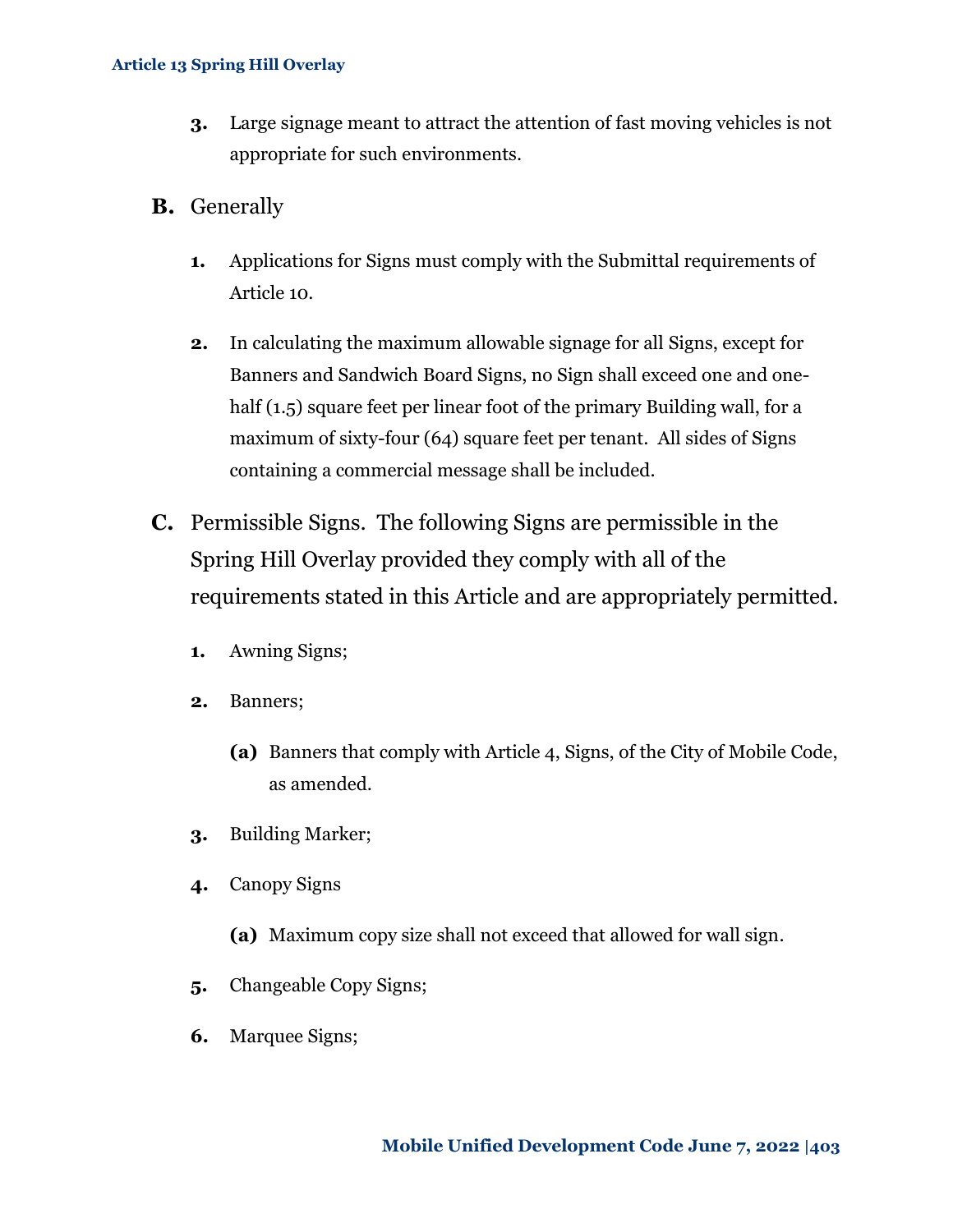**7.** Menu Board Signs

**(a)** Maximum size shall not exceed ten (10) square feet.

- **8.** Projecting Signs
	- **(a)** Limited to a maximum of six (6) square feet;
	- **(b)** No Sign shall extend five (5) feet beyond the Building wall;
	- **(c)** Signs may project into the right-of-way a maximum of two-thirds (2/3) of the distance to the roadway; but
	- **(d)** No Sign may project five (5) feet from the Building wall and no Sign shall be closer than two (2) feet to a roadway; and
	- **(e)** Minimum height to bottom of sign shall be eight (8) feet.
- **9.** Sandwich Board Signs;
- **10.** Suspended Signs
	- **(a)** Maximum size shall not exceed six (6) square feet;
	- **(b)** Minimum height to the bottom of the Sign shall be eight (8) feet.
- **11.** Wall Menu Board Signs.
	- **(a)** Maximum size shall not exceed five (5) square feet.
- **12.** Wall Signs
	- **(a)** Fifteen (15) percent of usable wall area maximum.
- **13.** Window Signs.
	- **(a)** Ten (10) percent of window area maximum.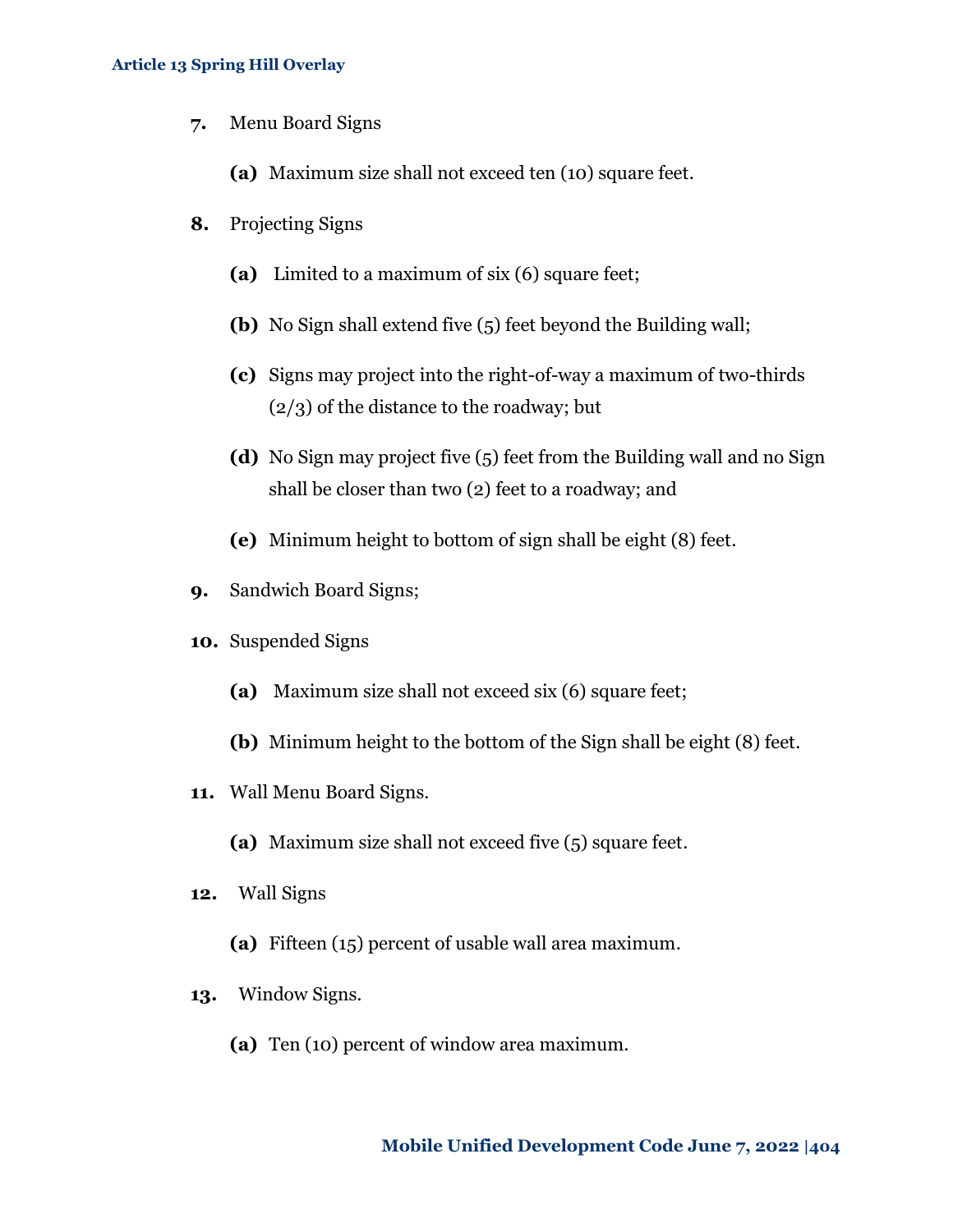### **D.** Sign Placement

- **1.** Figure 64-13-7.1 [Permissible Signage Placement](#page-29-0) and [Figure 64-13-7. 2](#page-29-1) [Impermissible Signage Placement](#page-29-1) shall be used as a guideline to make a determination of appropriateness of the placement of signage on a case by case basis, when signage is submitted for permitting.
	- **(a)** Figures.

<span id="page-29-0"></span>THE WILCOX BUILDING uir

*Figure 64-13-7.1 Permissible Signage Placement*

### Permissible

· Signs are coordinated in size and placement with the building and storefront

<span id="page-29-1"></span>*Figure 64-13-7. 2 Impermissible Signage Placement*



### Impermissible

- · Building sign conceals the cornice
- · Over-varied sign shapes create visual confusion
- · Awning sign covers the masonry piers
- · Sale sign too large for storefront and poorly placed in display window